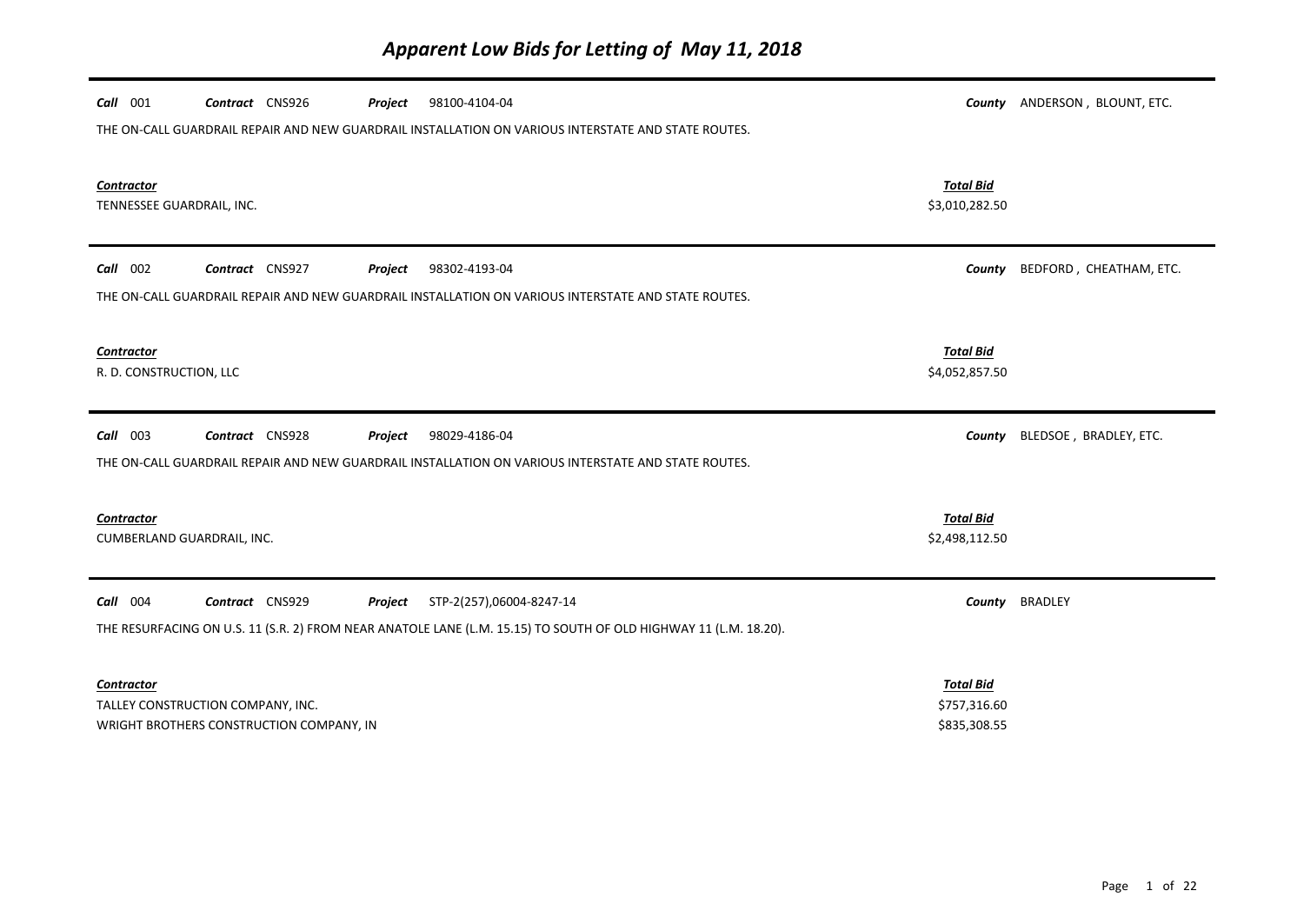| THE GRADING, DRAINAGE AND PAVING ON I-75 AT THE SOUTHBOUND WELCOME CENTER EXIT RAMP (L.M. 31.30 - L.M. 31.63).                                                                     |                                                      |                    |  |  |
|------------------------------------------------------------------------------------------------------------------------------------------------------------------------------------|------------------------------------------------------|--------------------|--|--|
| <b>Contractor</b><br>POTTER SOUTH EAST LLC<br>TWIN K CONSTRUCTION, INC.                                                                                                            | <b>Total Bid</b><br>\$1,370,238.23<br>\$1,390,000.00 |                    |  |  |
| Contract CNS931<br>$Call$ 006<br>Project<br>STP/HSIP-164(5),67011-3222-94,67011-8222-14,STP/HSIP-85(29),25005-3226-94,25005-<br>8226-14, STP-85(28), 67006-8230-14                 | County                                               | FENTRESS & OVERTON |  |  |
| THE RESURFACING IN OVERTON COUNTY ON S.R. 164 FROM SOUTH OF ROGER NORROD LANE TO S.R. 85, AND ON S.R. 85 FROM WEST OF S.R. 164 TO WEST OF OLD GRIMSLEY ROAD IN FENTRESS<br>COUNTY. |                                                      |                    |  |  |
| <b>Contractor</b><br>PAVEMENT RESTORATIONS, INC.                                                                                                                                   | <b>Total Bid</b><br>\$1,166,507.20                   |                    |  |  |
| Call 007<br>Contract CNS932<br>STP-399(10),31011-8212-14<br>Project                                                                                                                |                                                      | County GRUNDY      |  |  |
| THE RESURFACING ON S.R. 399 FROM S.R. 108 (L.M. 0.00) TO THE SEQUATCHIE COUNTY LINE (L.M. 4.78).                                                                                   |                                                      |                    |  |  |
| <b>Contractor</b><br>TINSLEY ASPHALT, LLC                                                                                                                                          | <b>Total Bid</b><br>\$833,536.06                     |                    |  |  |
| Call 008<br>Contract CNS933<br>Project<br>STP/HSIP-290(8),44043-3205-94,44043-8205-14                                                                                              |                                                      | County JACKSON     |  |  |
| THE RESURFACING ON S.R. 290 FROM S.R. 53 (L.M. 0.00) TO S.R. 56 (L.M. 10.60).                                                                                                      |                                                      |                    |  |  |
| Contractor<br>PAVEMENT RESTORATIONS, INC.                                                                                                                                          | <b>Total Bid</b><br>\$780,239.32                     |                    |  |  |

*Call* 005 *Contract* CNS930 *Project County* CAMPBELL NH-SIP-I-75-3(172),07100-3145-94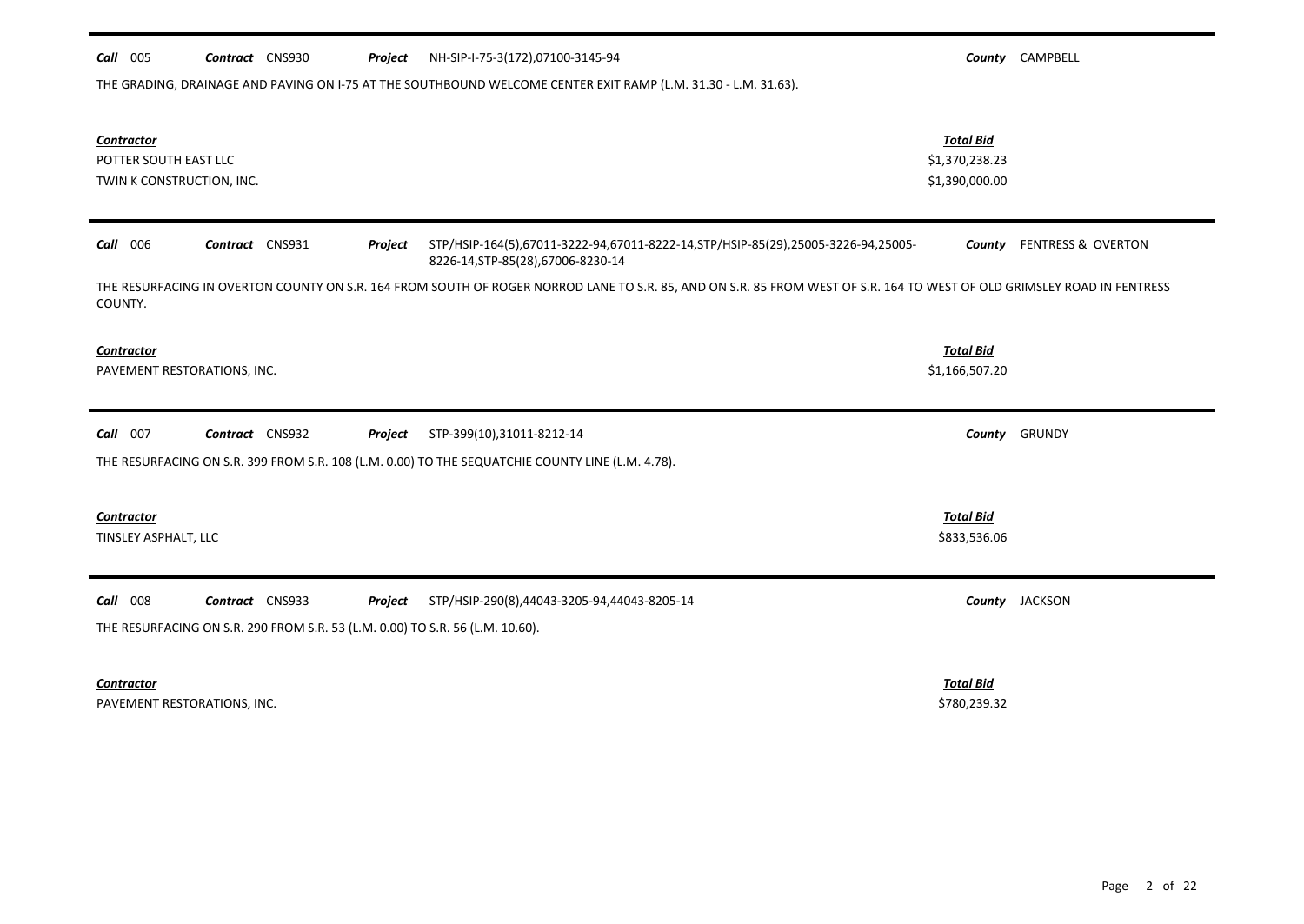### *Call* 009 *Contract* CNS905 *Project County* MARION BH-STP-156(7),58016-3239-94

THE REHABILITATION OF THE CONCRETE I-BEAM BRIDGE ON S.R. 156 OVER RUNNING WATER CREEK (L.M. 25.58).

| Contractor<br>MID-STATE CONSTRUCTION COMPANY, INC.<br>JONES BROS. CONTRACTORS, LLC<br>BELL & ASSOCIATES CONSTRUCTION, L.P.<br>SUMMERS-TAYLOR, INC.<br>DEMENT CONSTRUCTION COMPANY, LLC                                 | <b>Total Bid</b><br>\$2,379,257.52<br>\$2,811,491.96<br>\$2,870,968.70<br>\$3,168,826.10<br>\$3,637,824.76 |               |
|------------------------------------------------------------------------------------------------------------------------------------------------------------------------------------------------------------------------|------------------------------------------------------------------------------------------------------------|---------------|
| $Call$ 010<br>Contract CNS934<br>STP/HSIP-62(48),71016-3241-94,71016-8241-14,STP/HSIP-84(13),71009-3220-94,71009-<br>Project<br>8220-14                                                                                |                                                                                                            | County PUTNAM |
| THE RESURFACING ON S.R. 62 FROM EAST OF MEADOW CREEK BRIDGE (L.M. 5.28) TO THE FENTRESS COUNTY LINE (L.M. 10.40) AND ON S.R. 84 FROM THE WHITE COUNTY LINE (L.M. 0.00) TO NORTH OF<br>HENRY CEMETERY ROAD (L.M. 6.11). |                                                                                                            |               |
| Contractor<br>PAVEMENT RESTORATIONS, INC.                                                                                                                                                                              | <b>Total Bid</b><br>\$950,322.48                                                                           |               |
|                                                                                                                                                                                                                        |                                                                                                            |               |
| $Call$ 011<br>Contract CNS935<br>Project<br>72079-3213-04, NH-29(107), 72079-8212-14                                                                                                                                   | County RHEA                                                                                                |               |
| THE IMPROVEMENT OF THE INTERSECTION ON U.S. 27 (S.R. 29) AT CAWOOD ROAD (L.M. 27.27), AND RESURFACING FROM SOUTH OF VANNS CREEK ROAD/HOYAL ROAD (L.M. 23.40) TO NORTH OF<br>HASKEL ROAD (L.M. 25.30).                  |                                                                                                            |               |
| Contractor                                                                                                                                                                                                             | <b>Total Bid</b>                                                                                           |               |
| ROGERS GROUP, INC.                                                                                                                                                                                                     | \$1,643,819.60                                                                                             |               |
| $Call$ 012<br>Contract CNS925<br>HSIP-I-40-6(162),73100-3119-94<br>Project                                                                                                                                             |                                                                                                            | County ROANE  |
| THE MISCELLANEOUS SAFETY IMPROVEMENTS INCLUDING PAVING ON I-40 FROM NEAR M.M. 341 (L.M. 0.75) TO NEAR M.M. 342 (L.M. 1.46).                                                                                            |                                                                                                            |               |
| Contractor                                                                                                                                                                                                             | <b>Total Bid</b>                                                                                           |               |
|                                                                                                                                                                                                                        |                                                                                                            |               |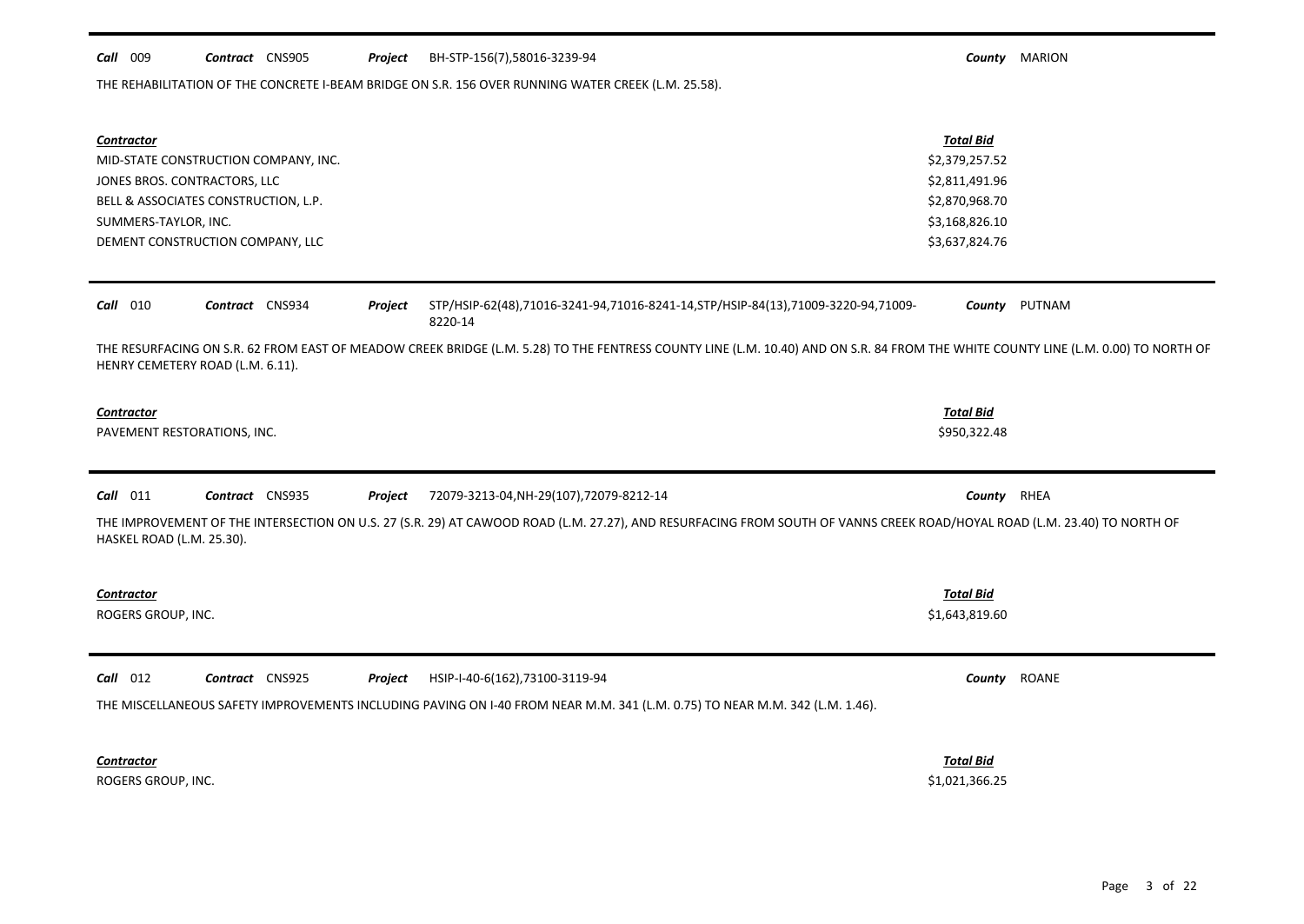# *Call* 013 *Contract* CNS936 *Project County* RUTHERFORD 75006-4228-04,NH/HSIP-10(70),75006-3228-94,75006-8228-14,STP/HSIP-96(54),75011- 3243-94,75011-8243-14

THE RESURFACING ON U.S. 231 (S.R. 10) FROM S.R. 268 (L.M. 17.90) TO THE WILSON COUNTY LINE (L.M. 24.97), INCLUDING BRIDGE DECK REPAIR AND ON S.R. 96 FROM MIDDLE TENNESSEE BOULEVARD (L.M. 12.72) TO S.R. 268 (L.M. 16.73).

| <b>Contractor</b><br>HOOVER, INC.<br>JONES BROS. CONTRACTORS, LLC<br>VULCAN CONSTRUCTION MATERIALS, LLC                                                      | <b>Total Bid</b><br>\$2,287,141.75<br>\$2,329,997.60<br>\$2,683,424.85 |                        |
|--------------------------------------------------------------------------------------------------------------------------------------------------------------|------------------------------------------------------------------------|------------------------|
| STP-34(114),82005-8247-14<br>$Call$ 014<br>Contract CNS937<br>Project                                                                                        |                                                                        | <b>County</b> SULLIVAN |
| THE RESURFACING ON U.S. 421 (S.R. 34) FROM NEAR THE HOLSTON RIVER BRIDGE (L.M. 28.28) TO THE JOHNSON COUNTY LINE (L.M. 35.60).                               |                                                                        |                        |
| Contractor<br>SUMMERS-TAYLOR, INC.                                                                                                                           | <b>Total Bid</b><br>\$1,229,724.45                                     |                        |
| <b>Call</b> 015<br>Contract CNS938<br>Project<br>HSIP-228(21),91014-3212-94,91014-4212-04                                                                    |                                                                        | County WAYNE           |
| THE RESURFACING ON S.R. 228 FROM BEECH CREEK ROAD (L.M. 5.00) TO S.R. 13 (L.M. 11.10).                                                                       |                                                                        |                        |
| <b>Contractor</b>                                                                                                                                            | <b>Total Bid</b>                                                       |                        |
| DELTA CONTRACTING COMPANY, LLC                                                                                                                               | \$1,116,491.00                                                         |                        |
| Call 016<br>Contract CNS924<br>Project<br>92005-4222-04,92007-4221-04,92008-4212-04,92239-4202-04,HSIP-118(11),92008-3212-<br>94, HSIP-54(41), 92005-3222-94 |                                                                        | <b>County WEAKLEY</b>  |
| THE RESURFACING ON S.R. 239, S.R. 89, S.R. 54 AND S.R 118.                                                                                                   |                                                                        |                        |
| Contractor                                                                                                                                                   | <b>Total Bid</b>                                                       |                        |
| FORD CONSTRUCTION COMPANY                                                                                                                                    | \$1,707,184.59                                                         |                        |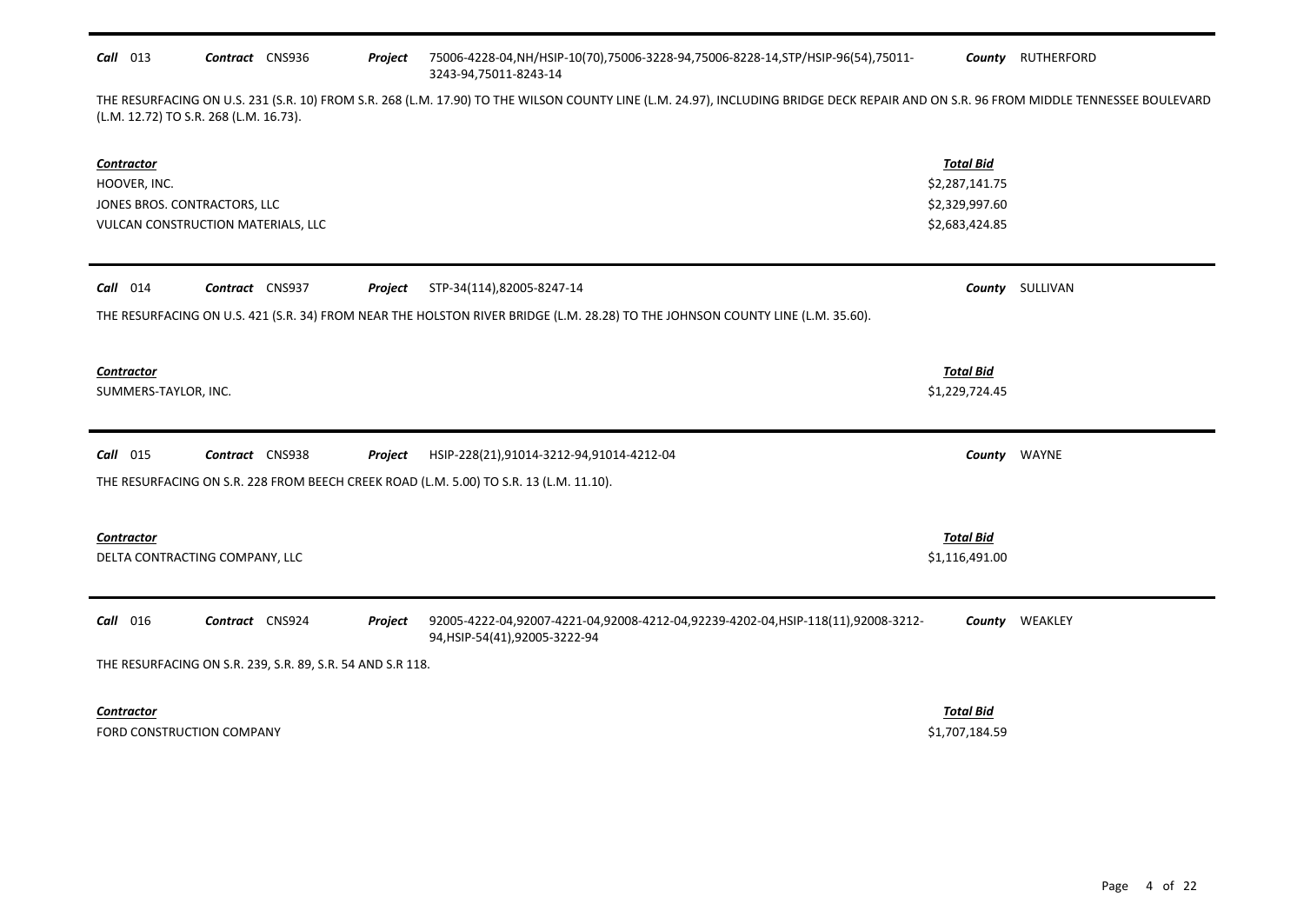| $Call$ 017                    | Contract CNS220                                                    | Project | STP-9(94),01003-8236-14                                                                                           |                  | County ANDERSON                |
|-------------------------------|--------------------------------------------------------------------|---------|-------------------------------------------------------------------------------------------------------------------|------------------|--------------------------------|
|                               |                                                                    |         | THE RESURFACING ON U.S. 25W (S.R. 9) FROM NEAR LYNNWOOD STREET (L.M. 12.00) TO THE KNOX COUNTY LINE (L.M. 17.94). |                  |                                |
|                               |                                                                    |         |                                                                                                                   |                  |                                |
| <b>Contractor</b>             |                                                                    |         |                                                                                                                   | <b>Total Bid</b> |                                |
| APAC-ATLANTIC, INC.           |                                                                    |         |                                                                                                                   | \$1,749,959.50   |                                |
| ROGERS GROUP, INC.            |                                                                    |         |                                                                                                                   | \$1,840,045.10   |                                |
|                               |                                                                    |         |                                                                                                                   |                  |                                |
| <b>Call</b> 018               | Contract CNS233                                                    | Project | 99111-4177-04                                                                                                     |                  | County ANDERSON, BEDFORD, ETC. |
|                               |                                                                    |         |                                                                                                                   |                  |                                |
|                               |                                                                    |         | THE ON-CALL CONCRETE PAVEMENT REPAIR AT VARIOUS LOCATIONS ON VARIOUS INTERSTATE AND STATE ROUTES.                 |                  |                                |
|                               |                                                                    |         |                                                                                                                   |                  |                                |
| <b>Contractor</b>             |                                                                    |         |                                                                                                                   | <b>Total Bid</b> |                                |
|                               | VULCAN CONSTRUCTION MATERIALS, LLC                                 |         |                                                                                                                   | \$3,492,491.50   |                                |
|                               | MID-STATE CONSTRUCTION COMPANY, INC.                               |         |                                                                                                                   | \$4,551,737.06   |                                |
|                               |                                                                    |         |                                                                                                                   |                  |                                |
| Call 019                      | Contract CNS193                                                    | Project | 98100-4105-04                                                                                                     |                  | County ANDERSON, BLOUNT, ETC.  |
|                               | THE RANDOM ON-CALL SIGNING ON VARIOUS INTERSTATE AND STATE ROUTES. |         |                                                                                                                   |                  |                                |
|                               |                                                                    |         |                                                                                                                   |                  |                                |
| <b>Contractor</b>             |                                                                    |         |                                                                                                                   | <b>Total Bid</b> |                                |
| SUPERIOR TRAFFIC CONTROL, LLC |                                                                    |         |                                                                                                                   | \$235,473.00     |                                |
| LU, INC.                      |                                                                    |         |                                                                                                                   | \$262,864.51     |                                |
| CAUTION, INC                  |                                                                    |         |                                                                                                                   | \$300,950.70     |                                |
|                               |                                                                    |         |                                                                                                                   |                  |                                |
| <b>Call</b> 020               | Contract CNS195                                                    | Project | 98302-4197-04                                                                                                     | County           | BEDFORD, CHEATHAM, ETC.        |
|                               | THE RANDOM ON-CALL SIGNING ON VARIOUS INTERSTATE AND STATE ROUTES. |         |                                                                                                                   |                  |                                |
|                               |                                                                    |         |                                                                                                                   |                  |                                |
| Contractor                    |                                                                    |         |                                                                                                                   | <b>Total Bid</b> |                                |
| SUPERIOR TRAFFIC CONTROL, LLC |                                                                    |         |                                                                                                                   | \$238,199.95     |                                |
|                               | VULCAN CONSTRUCTION MATERIALS, LLC                                 |         |                                                                                                                   | \$245,164.75     |                                |
| LU, INC.                      |                                                                    |         |                                                                                                                   | \$248,046.71     |                                |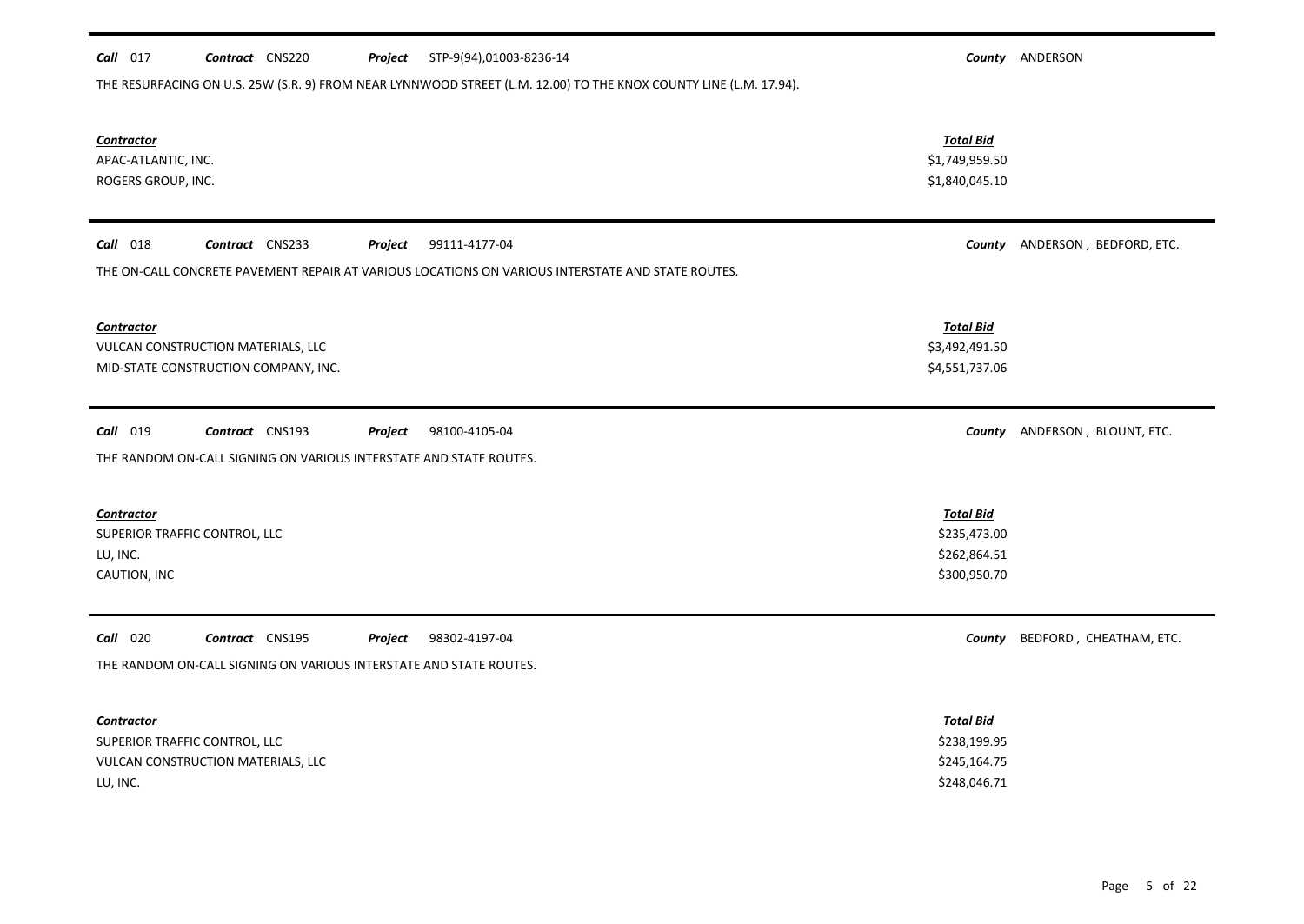| $Call$ 021<br>98049-4185-04<br>Contract CNS196<br>Project                                                                     | County                           | BENTON, CARROLL, ETC.  |
|-------------------------------------------------------------------------------------------------------------------------------|----------------------------------|------------------------|
| THE RANDOM ON-CALL SIGNING ON VARIOUS INTERSTATE AND STATE ROUTES.                                                            |                                  |                        |
|                                                                                                                               |                                  |                        |
|                                                                                                                               |                                  |                        |
| <b>Contractor</b>                                                                                                             | <b>Total Bid</b>                 |                        |
| LU, INC.                                                                                                                      | \$247,327.89                     |                        |
| SUPERIOR TRAFFIC CONTROL, LLC                                                                                                 | \$250,111.55                     |                        |
|                                                                                                                               |                                  |                        |
| $Call$ 022<br>Contract CNS194<br>98029-4187-04<br>Project                                                                     | County                           | BLEDSOE, BRADLEY, ETC. |
| THE RANDOM ON-CALL SIGNING ON VARIOUS INTERSTATE AND STATE ROUTES.                                                            |                                  |                        |
|                                                                                                                               |                                  |                        |
|                                                                                                                               |                                  |                        |
| <b>Contractor</b>                                                                                                             | <b>Total Bid</b>                 |                        |
| SUPERIOR TRAFFIC CONTROL, LLC                                                                                                 | \$230,455.25                     |                        |
| LU, INC.                                                                                                                      | \$271,972.26                     |                        |
|                                                                                                                               |                                  |                        |
|                                                                                                                               |                                  |                        |
|                                                                                                                               |                                  |                        |
| $Call$ 023<br>Contract CNS203<br>Project<br>HSIP-33(102),05001-3283-94                                                        |                                  | County BLOUNT          |
| THE GRADING, DRAINAGE, SIGNALS AND PAVING ON S.R. 33 AT THE INTERSECTION OF BROWN SCHOOL ROAD AND EAGLETON ROAD (L.M. 13.87). |                                  |                        |
|                                                                                                                               |                                  |                        |
|                                                                                                                               |                                  |                        |
| <b>Contractor</b>                                                                                                             | <b>Total Bid</b>                 |                        |
| SOUTHERN CONSTRUCTORS, INC.<br>APAC-ATLANTIC, INC.                                                                            | \$1,227,280.50<br>\$1,427,113.65 |                        |
| J & M GRADING DIVISION, LLC                                                                                                   | \$1,647,624.00                   |                        |
|                                                                                                                               |                                  |                        |
|                                                                                                                               |                                  |                        |
| $Call$ 024<br>Contract CNS181<br>Project<br>NH-73(68),05006-8263-14                                                           |                                  | County BLOUNT          |
| THE RESURFACING ON S.R. 73 FROM S.R. 337 (L.M. 29.84) TO THE SEVIER COUNTY LINE (L.M. 33.71).                                 |                                  |                        |
|                                                                                                                               |                                  |                        |
|                                                                                                                               |                                  |                        |
| <b>Contractor</b><br>APAC-ATLANTIC, INC.                                                                                      | <b>Total Bid</b><br>\$561,250.00 |                        |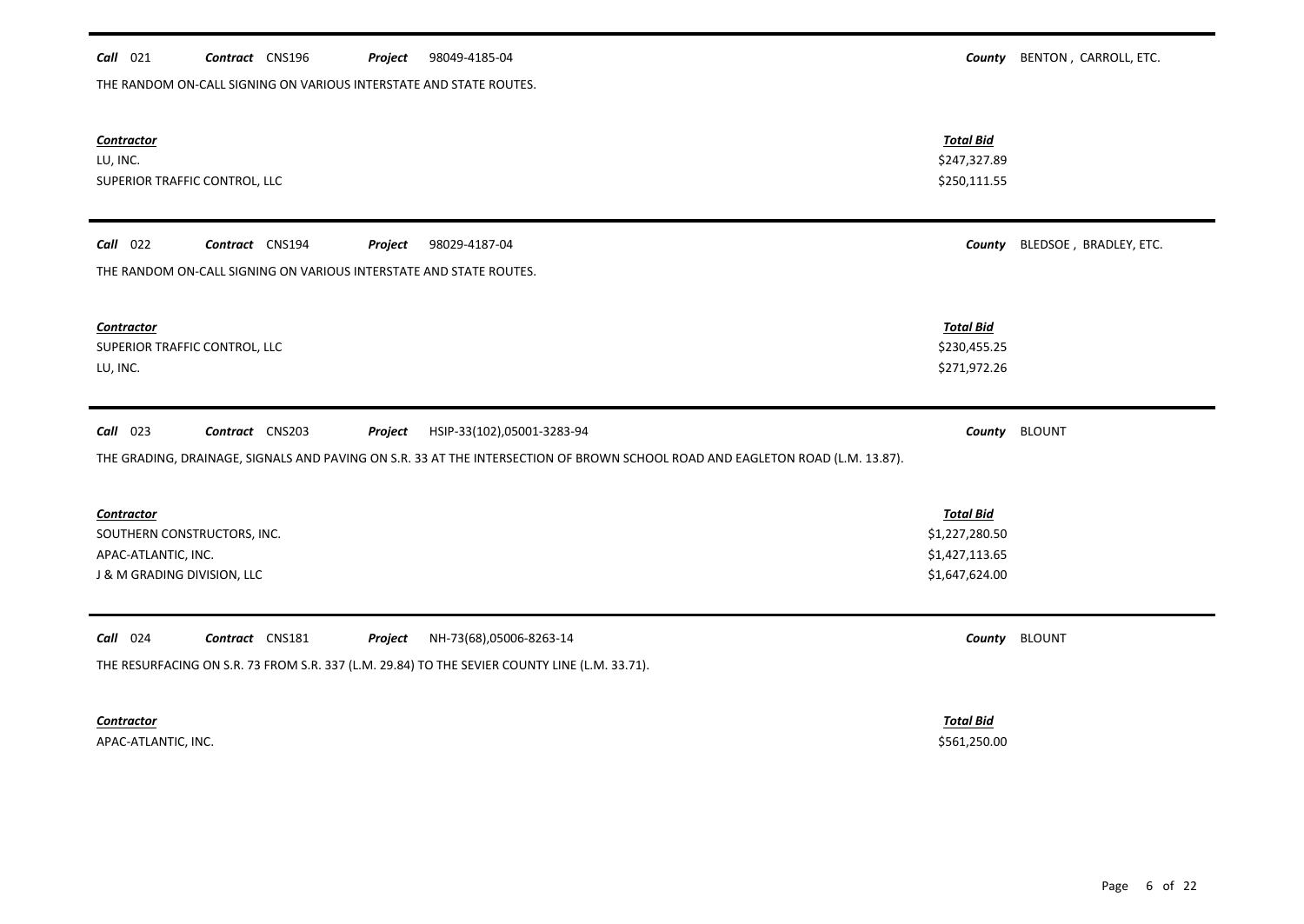### *Call* 025 *Contract* CNS170 *Project County* BLOUNT & MONROE 05090-4204-04,62008-4211-04,62008-4212-04,62008-4213-04,62010-4204-04

THE RESURFACING ON S.R. 72 AND U.S. 129 (S.R. 115) IN BLOUNT AND MONROE COUNTIES.

| Contractor<br>APAC-ATLANTIC, INC.<br>ROGERS GROUP, INC.                                                                                                                                            | <b>Total Bid</b><br>\$1,401,769.30<br>\$1,675,824.30                             |                 |
|----------------------------------------------------------------------------------------------------------------------------------------------------------------------------------------------------|----------------------------------------------------------------------------------|-----------------|
| Contract CNS175<br>Call 026<br>Project<br>06008-4225-04, HSIP-60(35), 06008-3225-94<br>THE RESURFACING ON S.R. 60 FROM THE GEORGIA STATE LINE (L.M. 0.00) TO NORTH OF HELMS LANE SE (L.M. 3.85).   |                                                                                  | County BRADLEY  |
| <b>Contractor</b><br>TALLEY CONSTRUCTION COMPANY, INC.<br>WRIGHT BROTHERS CONSTRUCTION COMPANY, IN                                                                                                 | <b>Total Bid</b><br>\$977,673.59<br>\$1,179,118.25                               |                 |
| $Call$ 027<br>Contract CNS160<br>Project<br>NH/HSIP-9(95),07003-3249-94,07003-8249-14<br>THE RESURFACING ON U.S. 25W (S.R. 9) FROM NEAR S.R. 63 (L.M. 24.08) TO NEAR CUMBERLAND LANE (L.M. 28.70). |                                                                                  | County CAMPBELL |
| <b>Contractor</b><br>ROGERS GROUP, INC.<br>POTTER SOUTH EAST LLC                                                                                                                                   | <b>Total Bid</b><br>\$2,640,358.55<br>\$2,687,694.00                             |                 |
| <b>Call</b> 028<br>Contract CNS215<br>Project<br>NH-SIP-9(85),07003-3248-94<br>THE GRADING, DRAINAGE, SIGNALS AND PAVING ON U.S. 25W (S.R. 9) AT THE INTERSECTION OF ELKINS ROAD (L.M. 30.90).     |                                                                                  | County CAMPBELL |
| <b>Contractor</b><br>J & M GRADING DIVISION, LLC<br>SOUTHERN CONSTRUCTORS, INC.<br>ROGERS GROUP, INC.<br>TWIN K CONSTRUCTION, INC.                                                                 | <b>Total Bid</b><br>\$599,452.30<br>\$732,928.00<br>\$735,352.81<br>\$745,932.45 |                 |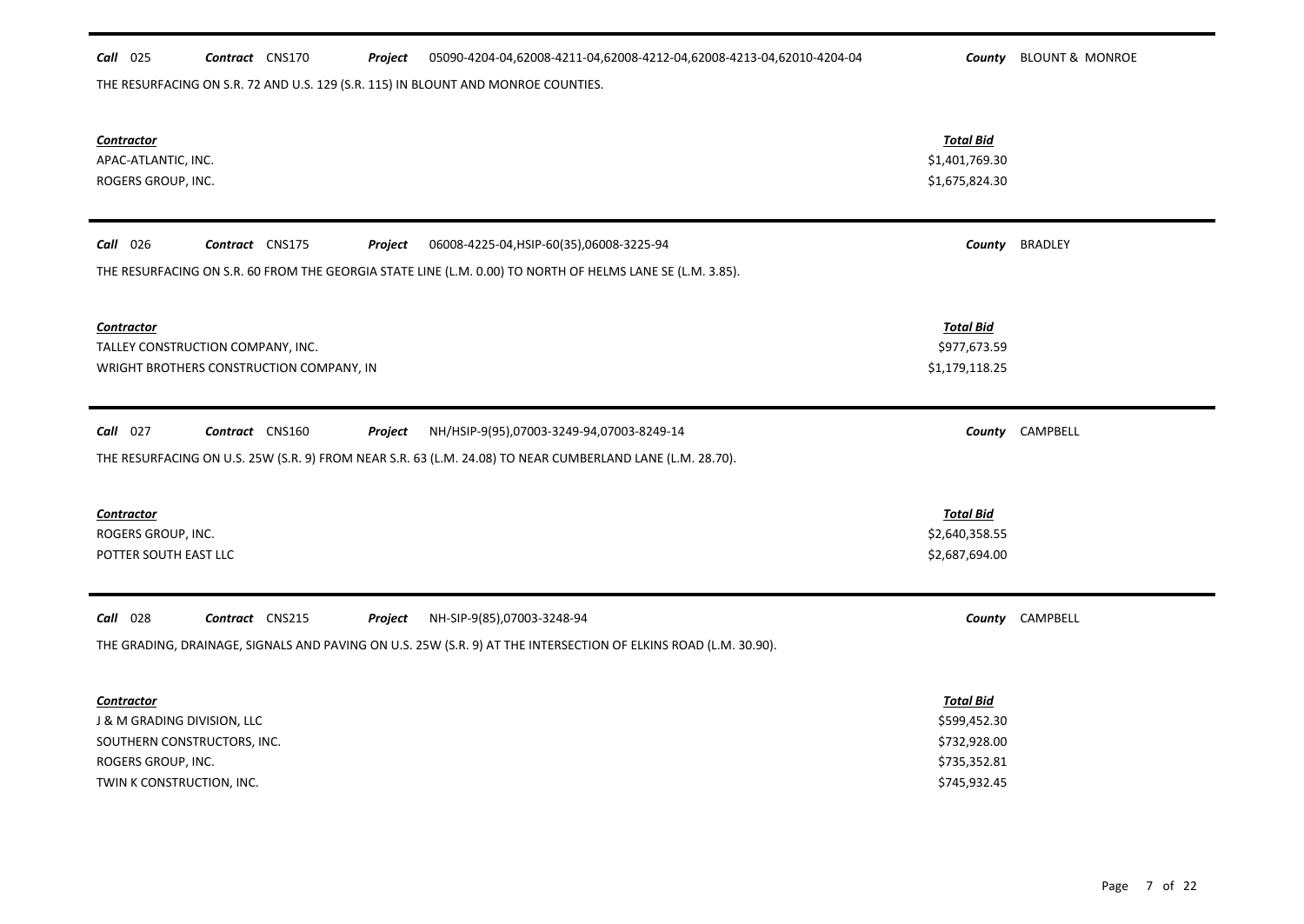| 07006-4210-04<br><b>Call</b> 029<br>Contract CNS210<br>Project                                                            |                                | County CAMPBELL  |
|---------------------------------------------------------------------------------------------------------------------------|--------------------------------|------------------|
| THE RESURFACING ON S.R. 63 FROM EAST OF IMPERIAL HEIGHTS ROAD (L.M. 8.49) TO WEST OF CALHOUN ROAD (L.M. 12.50).           |                                |                  |
|                                                                                                                           |                                |                  |
| Contractor                                                                                                                | <b>Total Bid</b>               |                  |
| ROGERS GROUP, INC.                                                                                                        | \$557,305.30                   |                  |
| POTTER SOUTH EAST LLC                                                                                                     | \$563,268.50                   |                  |
|                                                                                                                           |                                |                  |
| Contract CNS190<br><b>Call</b> 030<br>Project<br>11005-4230-04, HSIP-12(56), 11005-3230-94                                |                                | County CHEATHAM  |
| THE RESURFACING ON S.R. 12 FROM SOUTH BRUCE BRADLEY ROAD (L.M. 12.50) TO THE MONTGOMERY COUNTY LINE (L.M. 20.80).         |                                |                  |
|                                                                                                                           |                                |                  |
| Contractor<br>EUBANK ASPHALT PAVING & SEALING                                                                             | <b>Total Bid</b>               |                  |
| JONES BROS. CONTRACTORS, LLC                                                                                              | \$942,283.50<br>\$1,206,405.55 |                  |
|                                                                                                                           |                                |                  |
| $Call$ 031<br>Contract CNS192<br>13001-4233-04<br>Project                                                                 |                                | County CLAIBORNE |
| THE RESURFACING ON U.S. 25E (S.R. 32) FROM NEAR OLD S.R. 32 (L.M. 8.60) TO NEAR WELCH STREET (L.M. 9.72).                 |                                |                  |
|                                                                                                                           |                                |                  |
| <b>Contractor</b>                                                                                                         | <b>Total Bid</b>               |                  |
| ROGERS GROUP, INC.                                                                                                        | \$419,600.20                   |                  |
|                                                                                                                           |                                |                  |
| $Call$ 032<br>Contract CNS185<br>Project<br>15006-4216-04                                                                 | County COCKE                   |                  |
| THE RESURFACING ON U.S. 25E (S.R. 32) FROM NEAR INDUSTRIAL ROAD (L.M. 25.80) TO NEAR THE FRENCH BROAD RIVER (L.M. 31.07). |                                |                  |
| <b>CONTRACT WITHDRAWN</b>                                                                                                 |                                |                  |
| Contractor                                                                                                                | <b>Total Bid</b>               |                  |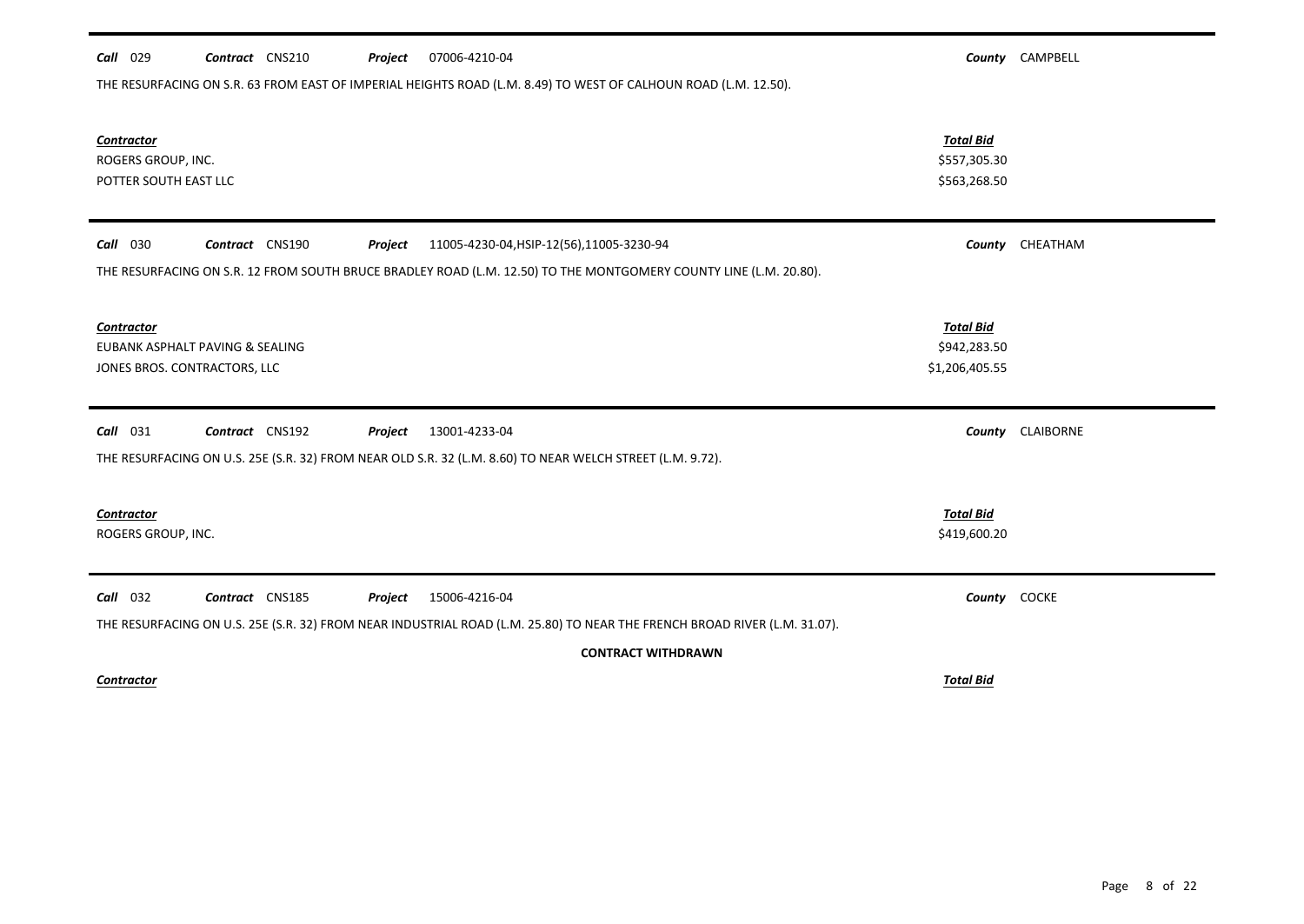THE RESURFACING ON S.R. 55 IN COFFEE COUNTY FROM NORTH OF INTERSTATE DRIVE TO NORTH OF SWAN ROAD AND IN WARREN COUNTY FROM S.R. 379 TO NORTH OF OLD WELL ROAD.

| <b>Contractor</b><br>ROGERS GROUP, INC.<br>TINSLEY ASPHALT, LLC                                                                                                                                                                             | <b>Total Bid</b><br>\$3,799,000.72<br>\$4,850,831.79 |                        |
|---------------------------------------------------------------------------------------------------------------------------------------------------------------------------------------------------------------------------------------------|------------------------------------------------------|------------------------|
| Contract CNS221<br>Call 034<br>Project<br>STP/HSIP-54(42),17004-3213-94,17004-8213-14<br>THE RESURFACING ON S.R. 54 FROM NEAR S.R. 88/S.R. 221 (L.M. 7.70) TO THE GIBSON COUNTY LINE (L.M. 13.06).                                          |                                                      | County CROCKETT        |
| <b>Contractor</b><br>FORD CONSTRUCTION COMPANY<br>DELTA CONTRACTING COMPANY, LLC                                                                                                                                                            | <b>Total Bid</b><br>\$812,438.40<br>\$823,202.82     |                        |
| <b>Call</b> 035<br>Contract CNS198<br>19047-4239-04<br>Project<br>THE TUNNEL CLEANING OF THE THOMPSON LANE UNDERPASS ON S.R. 155.                                                                                                           |                                                      | <b>County</b> DAVIDSON |
| <b>Contractor</b><br>DIAMOND SPECIALIZED, INC.                                                                                                                                                                                              | <b>Total Bid</b><br>\$64,199.00                      |                        |
| <b>Call</b> 036<br>Contract CNS093<br>Project<br>HRRR/HSIP-2723(10),23945-3473-94,HSIP-2300(35),23030-3409-94<br>THE MISCELLANEOUS SAFETY IMPROVEMENTS ON JENKINSVILLE-JAMESTOWN ROAD FROM PENNELL LANE (L.M. 1.52) TO S.R. 78 (L.M. 4.00). | County DYER                                          |                        |
| Contractor<br>SUPERIOR TRAFFIC CONTROL, LLC                                                                                                                                                                                                 | <b>Total Bid</b><br>\$96,225.65                      |                        |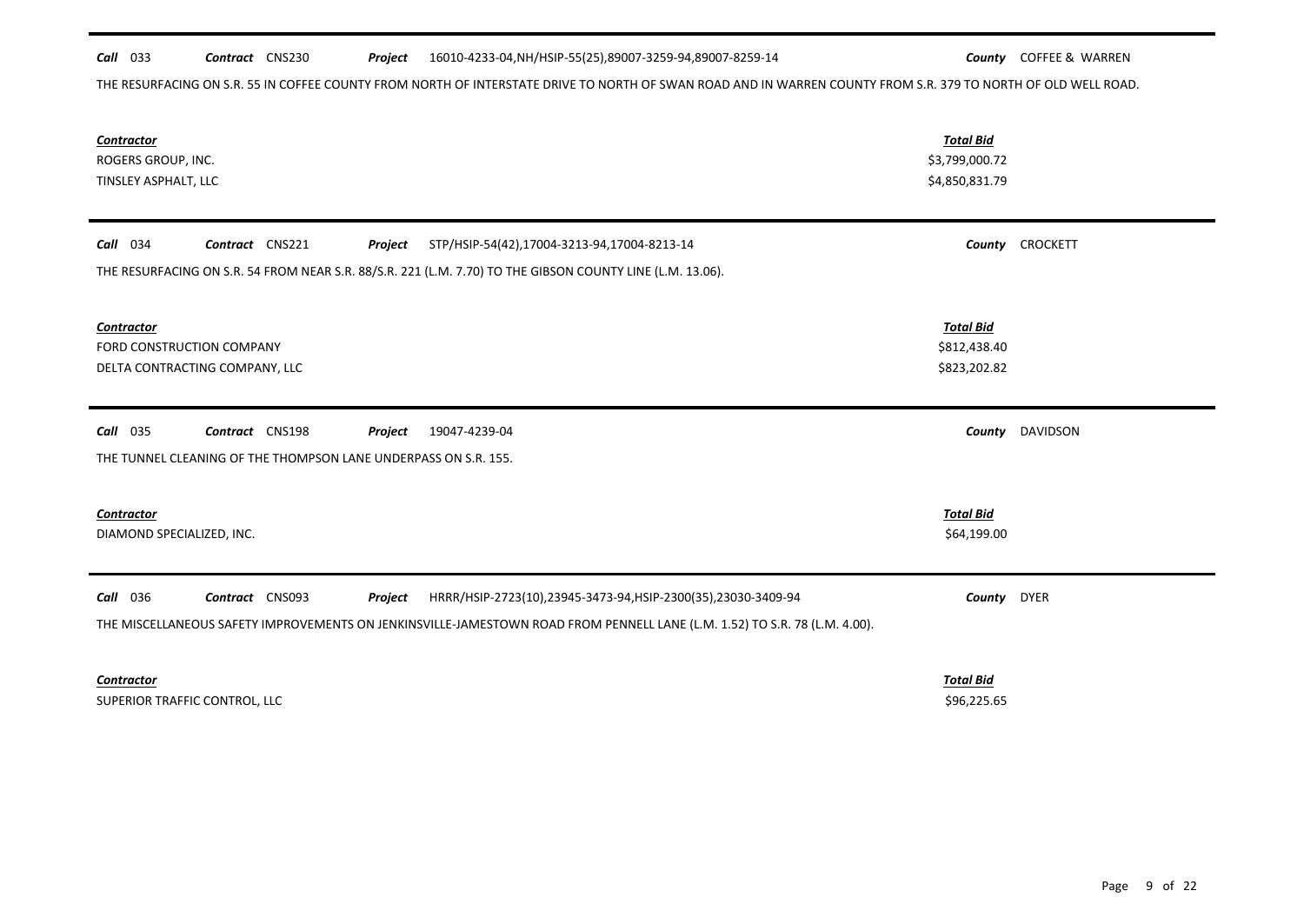| THE ANNUAL PREVENTATIVE AND UNSCHEDULED MAINTENANCE ON THE MEMPHIS SMARTWAY (ITS) SYSTEM.                     |                                                                                                                                                                                |                              |
|---------------------------------------------------------------------------------------------------------------|--------------------------------------------------------------------------------------------------------------------------------------------------------------------------------|------------------------------|
| Contractor<br>KAPSCH TRAFFICCOM, USA, INC.<br>STANSELL ELECTRIC COMPANY, INC.                                 | <b>Total Bid</b><br>\$7,199,748.72<br>\$7,915,000.00                                                                                                                           |                              |
| Contract CNS219<br>Call 038<br>Project                                                                        | BRZ-2500(28),25945-3480-94<br>County                                                                                                                                           | <b>FENTRESS</b>              |
|                                                                                                               | THE CONSTRUCTION OF A CONCRETE SLAB BRIDGE ON VINES RIDGE ROAD OVER BIG LAUREL CREEK (L.M. 1.06), INCLUDING GRADING, DRAINAGE AND PAVING.                                      |                              |
| <b>Contractor</b><br>ADAMS CONTRACTING, LLC<br>TWIN K CONSTRUCTION, INC.<br>MCKINNON CONSTRUCTION COMPANY LLC | <b>Total Bid</b><br>\$877,006.75<br>\$1,028,981.54<br>\$1,088,880.00                                                                                                           |                              |
| <b>Call</b> 039<br>Contract CNS176<br>Project                                                                 | 26025-4201-04,58024-4216-04<br>County                                                                                                                                          | <b>FRANKLIN &amp; MARION</b> |
|                                                                                                               | THE RESURFACING (CW MIX) ON S.R. 156 IN FRANKLIN COUNTY FROM THE MARION COUNTY LINE (L.M. 0.00), INTO MARION COUNTY TO WEST OF FRANK BOLTON ROAD (L.M. 3.06).                  |                              |
| Contractor<br>TINSLEY ASPHALT, LLC                                                                            | <b>Total Bid</b><br>\$736,428.93                                                                                                                                               |                              |
| Contract CNS211<br><b>Call</b> 040<br>Project                                                                 | NH/HSIP-366(11),27131-3215-94,27131-8215-14,STP/HSIP-76(104),27007-3210-94,27007-<br>County<br>8210-14                                                                         | GIBSON                       |
|                                                                                                               | THE RESURFACING ON U.S. 70A (U.S. 79, S.R. 76) FROM U.S. 45W (S.R. 5) TO NORTH OF BLEDSOE ROAD AND ON U.S. 45W (S.R. 366) FROM U.S. 45W BR (S.R. 5) TO NEAR U.S. 45W (S.R. 5). |                              |
| Contractor<br>DELTA CONTRACTING COMPANY, LLC                                                                  | <b>Total Bid</b><br>\$3,131,461.92                                                                                                                                             |                              |

*Call* 037 *Contract* CNS218 *Project County* FAYETTE & SHELBY NH-098-4(19),79961-3654-44

Ξ.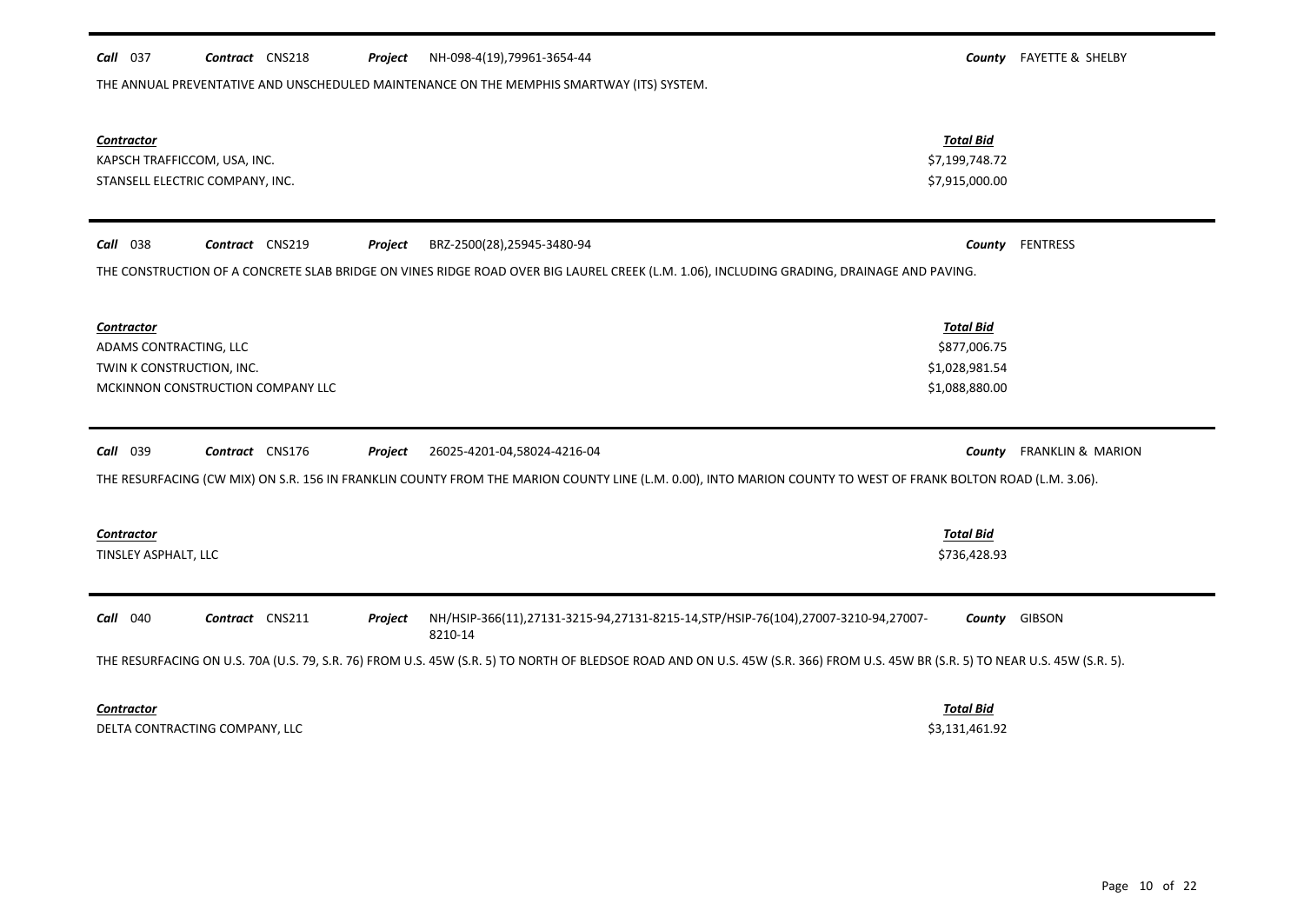| <b>Call</b> 041 | CNS191<br>Contract | Project | 28012-4216-04,HSIP-166(19),28012-3215-94,28012-4215-04 | Countv | <b>GILES</b> |
|-----------------|--------------------|---------|--------------------------------------------------------|--------|--------------|
|-----------------|--------------------|---------|--------------------------------------------------------|--------|--------------|

THE RESURFACING ON S.R. 166 FROM SOUTH OF ZUCCARELLO BRANCH BRIDGE (L.M. 21.00) TO THE MAURY COUNTY LINE (L.M. 30.97).

| Contractor<br>ROGERS GROUP, INC.         | WRIGHT PAVING CONTRACTORS, INC. |         |                                                                                                                 | <b>Total Bid</b><br>\$1,211,682.00<br>\$1,229,952.20 |                            |
|------------------------------------------|---------------------------------|---------|-----------------------------------------------------------------------------------------------------------------|------------------------------------------------------|----------------------------|
| $Call$ 042                               | Contract CNS204                 | Project | STP/HSIP-245(10),28013-3205-94,28013-8205-14                                                                    | <b>County</b> GILES                                  |                            |
|                                          |                                 |         | THE RESURFACING ON S.R. 245 FROM S.R. 166 (L.M. 0.00) TO THE MAURY COUNTY LINE (L.M. 6.67).                     |                                                      |                            |
| <b>Contractor</b><br>ROGERS GROUP, INC.  | WRIGHT PAVING CONTRACTORS, INC. |         |                                                                                                                 | <b>Total Bid</b><br>\$994,241.46<br>\$1,017,582.00   |                            |
| 043<br>Call                              | Contract CNS107                 | Project | 29001-4231-04,47012-4253-04,47012-4254-04,HSIP-1(380),29001-3231-94,HSIP-<br>331(8),47186-3212-94,47186-4212-04 | County                                               | <b>GRAINGER &amp; KNOX</b> |
|                                          |                                 |         | THE RESURFACING ON U.S. 11W (S.R. 1) IN GRAINGER AND KNOX COUNTIES AND ON S.R. 331 IN KNOX COUNTY.              |                                                      |                            |
| <b>Contractor</b><br>APAC-ATLANTIC, INC. |                                 |         |                                                                                                                 | <b>Total Bid</b><br>\$3,846,878.05                   |                            |
| $Call$ 044                               | Contract CNS174                 | Project | 32006-4235-04,32019-4215-04,45009-4217-04                                                                       | County                                               | HAMBLEN & JEFFERSON        |
|                                          |                                 |         | THE RESURFACING ON S.R. 342 AND S.R. 66 IN HAMBLEN COUNTY AND ON S.R. 66 IN JEFFERSON COUNTY.                   |                                                      |                            |
| Contractor                               |                                 |         |                                                                                                                 | <b>Total Bid</b>                                     |                            |

APAC-ATLANTIC, INC. \$1,187,761.80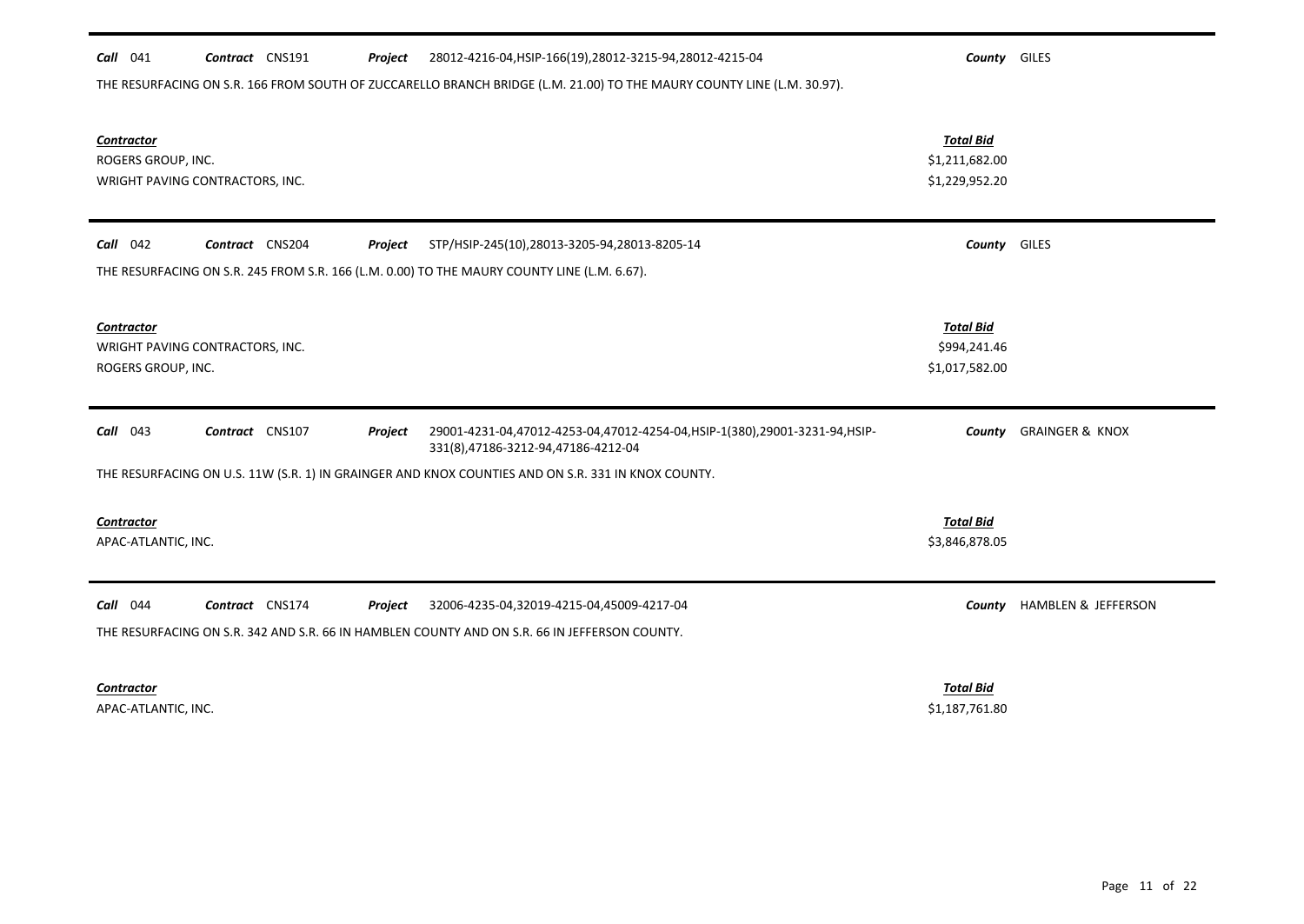| <b>Call</b> 045           | Contract CNS002                          | Project | HSIP-R-3601(6),33960-3507-94                                                                                                                                                 |                                  | County HAMILTON        |
|---------------------------|------------------------------------------|---------|------------------------------------------------------------------------------------------------------------------------------------------------------------------------------|----------------------------------|------------------------|
|                           |                                          |         | THE IMPROVEMENT OF THE INTERSECTION ON PELICAN DRIVE AT JERSEY PIKE IN CHATTANOOGA.                                                                                          |                                  |                        |
|                           |                                          |         | <b>NO BIDS RECEIVED</b>                                                                                                                                                      |                                  |                        |
| Contractor                |                                          |         |                                                                                                                                                                              | <b>Total Bid</b>                 |                        |
|                           |                                          |         |                                                                                                                                                                              |                                  |                        |
| <b>Call</b> 046           | Contract CNS228                          | Project | NH/HSIP-2(258),33010-3233-94,33010-8233-14                                                                                                                                   | County                           | HAMILTON               |
|                           |                                          |         | THE RESURFACING ON U.S. 11 (U.S. 64, S.R. 2) FROM EAST OF MOORE ROAD (L.M. 13.85) TO EAST OF AIRPORT ROAD (L.M. 15.84).                                                      |                                  |                        |
|                           |                                          |         |                                                                                                                                                                              |                                  |                        |
| <b>Contractor</b>         |                                          |         |                                                                                                                                                                              | <b>Total Bid</b>                 |                        |
|                           | WRIGHT BROTHERS CONSTRUCTION COMPANY, IN |         |                                                                                                                                                                              | \$1,484,857.75<br>\$1,791,905.77 |                        |
|                           | TALLEY CONSTRUCTION COMPANY, INC.        |         |                                                                                                                                                                              |                                  |                        |
| Call 047                  | Contract CNS206                          | Project | 33948-4258-04                                                                                                                                                                |                                  | <b>County HAMILTON</b> |
|                           |                                          |         | THE TUNNEL CLEANING OF THE MCCALLIE TUNNEL ON U.S.11 (U.S. 64, S.R. 2), THE STRINGERS RIDGE TUNNEL ON U.S. 127 (S.R. 8), AND THE BACHMAN TUBES ON U.S. 41 (U.S. 76, S.R. 8). |                                  |                        |
|                           |                                          |         |                                                                                                                                                                              |                                  |                        |
| <b>Contractor</b>         |                                          |         |                                                                                                                                                                              | <b>Total Bid</b>                 |                        |
| DIAMOND SPECIALIZED, INC. |                                          |         |                                                                                                                                                                              | \$210,750.00                     |                        |
|                           |                                          |         |                                                                                                                                                                              |                                  |                        |
| <b>Call</b> 048           | Contract CNS217                          | Project | 34008-4227-04,37022-4220-04,HSIP-31(15),37022-3220-94,HSIP-31(16),34008-3227-94                                                                                              | County                           | HANCOCK & HAWKINS      |
|                           |                                          |         | THE RESURFACING ON S.R. 31 FROM NEAR ADAMS LANE (L.M. 4.50) IN HAWKINS COUNTY TO NEAR S.R. 131 (L.M. 1.62) IN HANCOCK COUNTY.                                                |                                  |                        |
|                           |                                          |         |                                                                                                                                                                              |                                  |                        |
| <b>Contractor</b>         |                                          |         |                                                                                                                                                                              | <b>Total Bid</b>                 |                        |
| APAC-ATLANTIC, INC.       |                                          |         |                                                                                                                                                                              | \$962,373.00                     |                        |
|                           |                                          |         |                                                                                                                                                                              |                                  |                        |
| Call 049                  | Contract CNS222                          | Project | NH/HSIP-15(201),36001-3294-94,36001-8294-14                                                                                                                                  |                                  | County HARDIN          |
|                           |                                          |         | THE RESURFACING ON U.S. 64 (S.R. 15) FROM MAIN STREET (L.M. 7.46) TO NEAR BELL LANE (L.M. 9.15).                                                                             |                                  |                        |
| <b>Contractor</b>         |                                          |         |                                                                                                                                                                              | <b>Total Bid</b>                 |                        |
|                           | DELTA CONTRACTING COMPANY, LLC           |         |                                                                                                                                                                              | \$1,233,000.32                   |                        |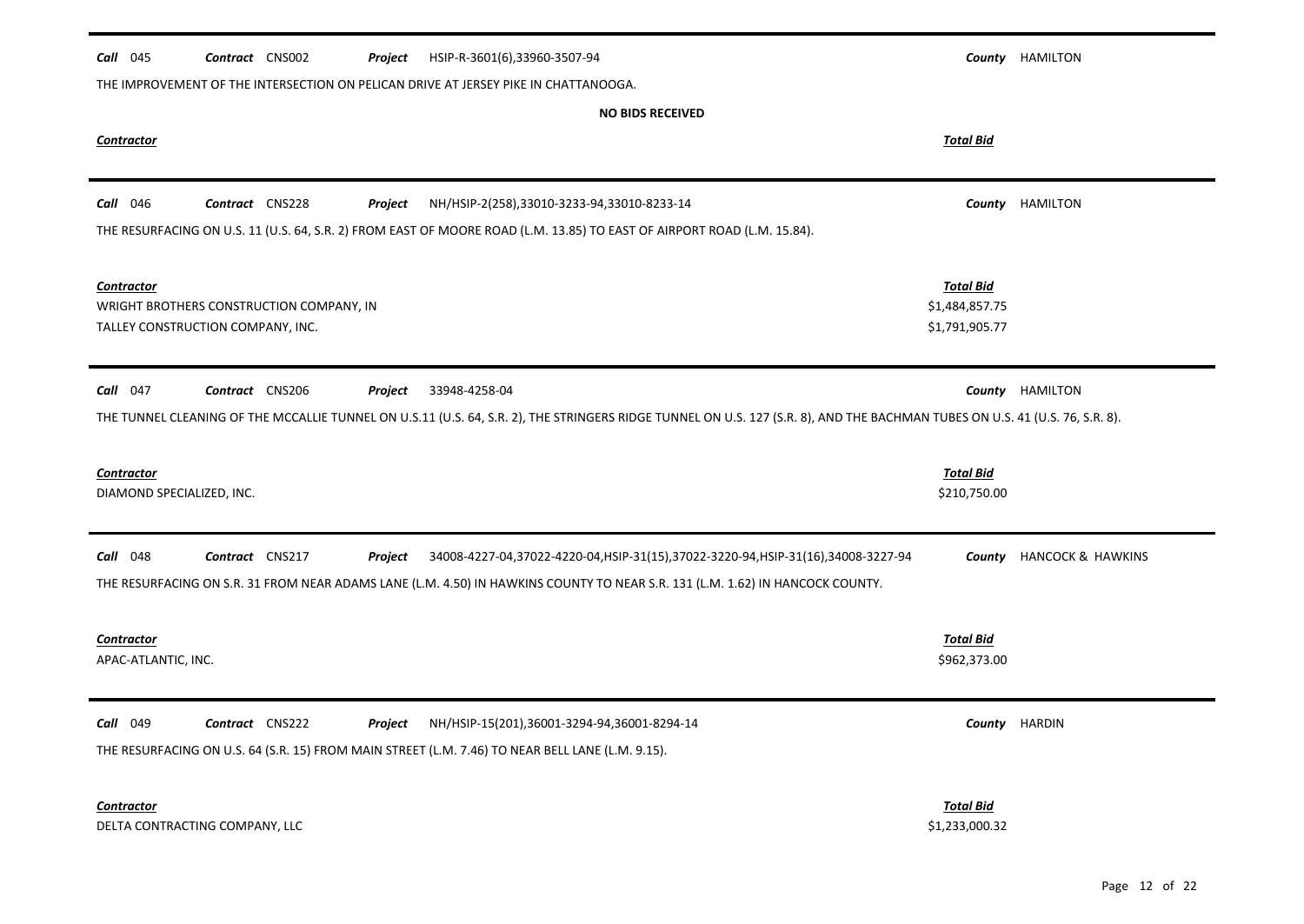## *Call* 050 *Contract* CNS189 *Project County* HAWKINS 37009-4209-04

THE RESURFACING ON S.R. 113 FROM THE HAMBLEN COUNTY LINE (L.M. 0.00) TO S.R. 66 (L.M. 7.99).

| <b>Contractor</b><br>APAC-ATLANTIC, INC.<br>SUMMERS-TAYLOR, INC.<br>DURACAP ASPHALT PAVING CO., INC.                                                                                                                                   | <b>Total Bid</b><br>\$922,710.85<br>\$944,328.05<br>\$993,738.87 |                |
|----------------------------------------------------------------------------------------------------------------------------------------------------------------------------------------------------------------------------------------|------------------------------------------------------------------|----------------|
| Call 051<br>Contract CNS213<br>Project<br>37013-4211-04                                                                                                                                                                                |                                                                  | County HAWKINS |
| THE RESURFACING ON S.R. 94 FROM S.R. 66 (L.M. 0.00) TO S.R. 70 (L.M. 8.02).                                                                                                                                                            |                                                                  |                |
| <b>Contractor</b><br>SUMMERS-TAYLOR, INC.<br>W-L CONSTRUCTION & PAVING, INC.<br>DURACAP ASPHALT PAVING CO., INC.                                                                                                                       | <b>Total Bid</b><br>\$856,670.70<br>\$893,381.80<br>\$909,411.98 |                |
| Call 052<br>Contract CNS199<br>41006-4219-04,41006-4220-04,41006-4221-04,HSIP-48(57),41006-3218-94,41006-4218-04<br>Project<br>THE RESURFACING ON S.R. 48 FROM NORTH OF S.R. 230 (L.M. 20.76) TO THE DICKSON COUNTY LINE (L.M. 31.25). |                                                                  | County HICKMAN |
| <b>Contractor</b><br>EUBANK ASPHALT PAVING & SEALING<br>JONES BROS. CONTRACTORS, LLC                                                                                                                                                   | <b>Total Bid</b><br>\$1,118,214.50<br>\$1,386,667.35             |                |
| Call 053<br>Contract CNS201<br>STP/HSIP-438(6),41007-3239-94,41007-8239-14<br>Project<br>THE RESURFACING ON S.R. 438 FROM EAST OF PENNY LANE (L.M. 7.00) TO S.R. 50 (L.M. 13.60).                                                      |                                                                  | County HICKMAN |
| <b>Contractor</b><br>EUBANK ASPHALT PAVING & SEALING<br>JONES BROS. CONTRACTORS, LLC                                                                                                                                                   | <b>Total Bid</b><br>\$520,680.50<br>\$682,990.50                 |                |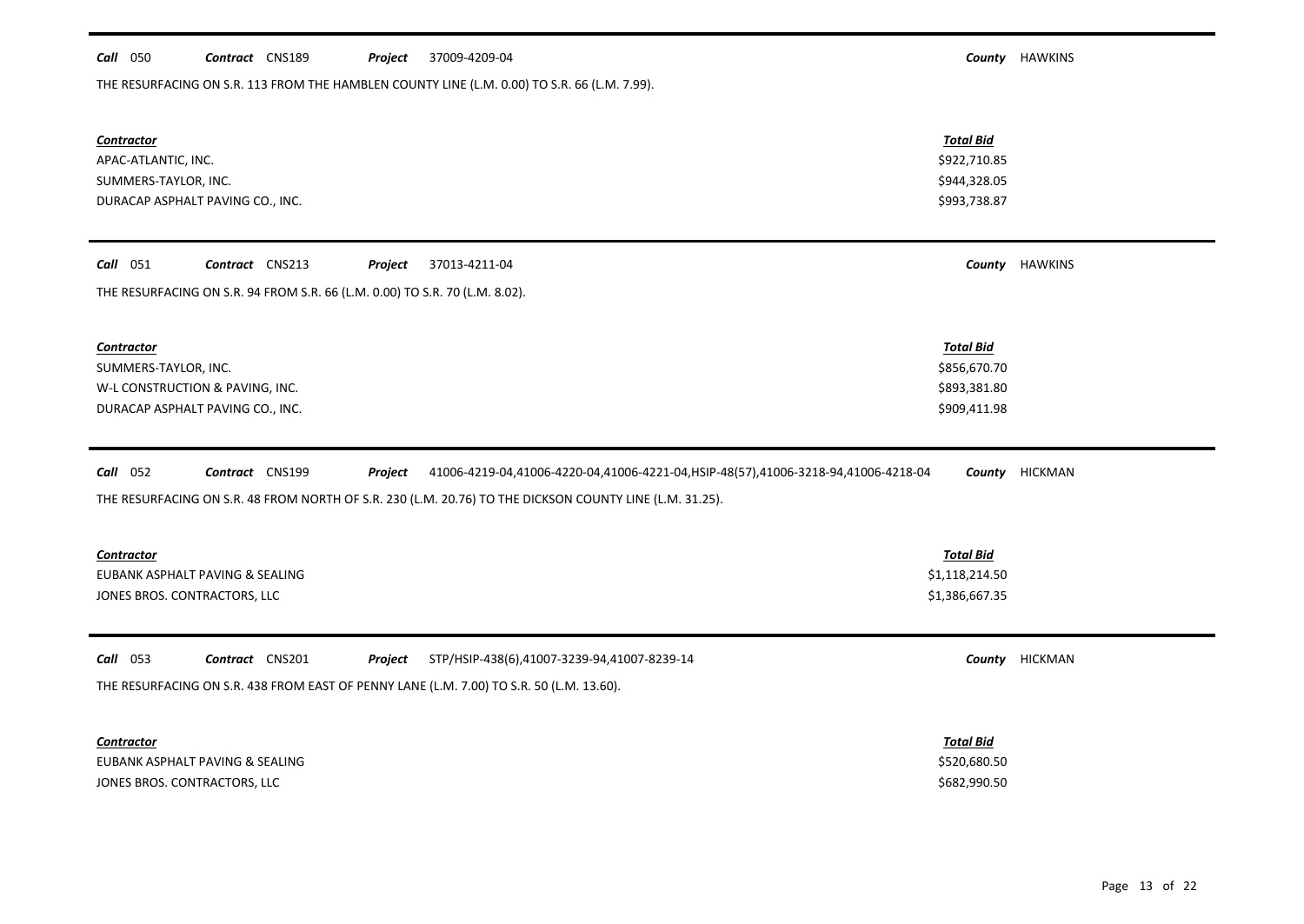| Call 054<br>Contract CNS177<br>44004-4241-04, HSIP-56(85), 44004-3241-94<br>Project                             |                  | County JACKSON   |
|-----------------------------------------------------------------------------------------------------------------|------------------|------------------|
| THE RESURFACING ON S.R. 56 FROM S.R. 53 (L.M. 10.94) TO NEAR BRIDGE OVER GERMANY BRANCH (L.M. 17.75).           |                  |                  |
|                                                                                                                 |                  |                  |
| <b>Contractor</b>                                                                                               | <b>Total Bid</b> |                  |
| ROGERS GROUP, INC.                                                                                              | \$939,465.64     |                  |
|                                                                                                                 |                  |                  |
| <b>Call</b> 055<br>Contract CNS183<br>Project<br>HSIP-9(74),45004-3238-94                                       |                  | County JEFFERSON |
| THE MISCELLANEOUS SAFETY IMPROVEMENTS ON U.S. 25W (U.S. 70, S.R. 9) AT S.R. 113 (OAK GROVE ROAD) (L.M. 16.41).  |                  |                  |
|                                                                                                                 |                  |                  |
| <b>Contractor</b>                                                                                               | <b>Total Bid</b> |                  |
| SUPERIOR PAVEMENT MARKING, INC.                                                                                 | \$28,692.25      |                  |
| SUPERIOR TRAFFIC CONTROL, LLC                                                                                   | \$29,069.60      |                  |
| HIGHWAY MARKINGS, INC.                                                                                          | \$48,391.00      |                  |
|                                                                                                                 |                  |                  |
| Contract CNS188<br>Call 056<br>46010-4218-04, HSIP-167(7), 46010-3218-94<br>Project                             |                  | County JOHNSON   |
| THE RESURFACING ON S.R. 167 FROM U.S. 421 (S.R. 34) (L.M. 13.94) TO THE NORTH CAROLINA STATE LINE (L.M. 20.98). |                  |                  |
|                                                                                                                 |                  |                  |
| <b>Contractor</b>                                                                                               | <b>Total Bid</b> |                  |
| MAYMEAD, INC.                                                                                                   | \$1,437,378.25   |                  |
|                                                                                                                 |                  |                  |
| Call 057<br>Contract CNS135<br>47039-4242-04, HSIP-131(49), 47039-3242-94<br>Project                            | County           | <b>KNOX</b>      |
| THE RESURFACING ON S.R. 131 FROM NEAR HARDIN VALLEY DRIVE (L.M. 5.30) TO NEAR U.S. 25W (S.R. 9) (L.M. 11.98).   |                  |                  |
|                                                                                                                 |                  |                  |
| Contractor                                                                                                      | <b>Total Bid</b> |                  |
| APAC-ATLANTIC, INC.                                                                                             | \$746,719.85     |                  |
| ROGERS GROUP, INC.                                                                                              | \$771,051.34     |                  |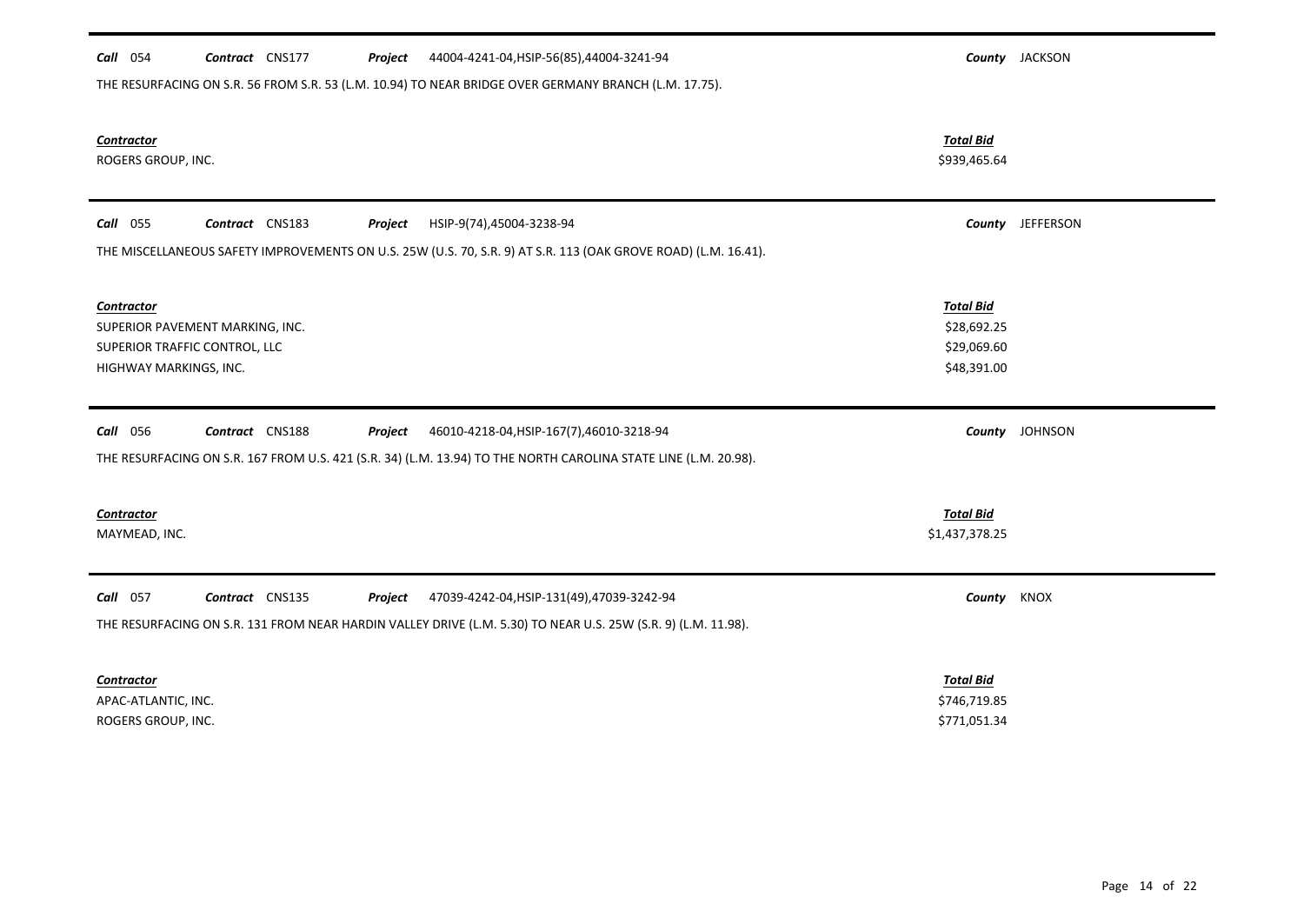## *Call* 058 *Contract* CNS105 *Project County* KNOX 47050-4245-04,STP/HSIP-162(9),47050-3244-94,47050-8244-14

THE RESURFACING ON S.R. 162 FROM S.R. 62 (L.M. 0.00) TO I-140 (L.M. 5.89).

| <b>Contractor</b><br>APAC-ATLANTIC, INC.<br>ROGERS GROUP, INC.                                                                                                                                                                                                                   | <b>Total Bid</b><br>\$3,370,434.49<br>\$3,397,035.02                   |                 |
|----------------------------------------------------------------------------------------------------------------------------------------------------------------------------------------------------------------------------------------------------------------------------------|------------------------------------------------------------------------|-----------------|
| <b>Call</b> 059<br>Contract CNS197<br>47010-4248-04<br>Project<br>THE TUNNEL CLEANING ON THE HENLEY STREET CONNECTOR TUNNEL ON S.R. 1 AND THE SMARTFIX TUNNEL ON S.R. 158 (JAMES WHITE PARKWAY).                                                                                 | County KNOX                                                            |                 |
| Contractor<br>DIAMOND SPECIALIZED, INC.                                                                                                                                                                                                                                          | <b>Total Bid</b><br>\$113,999.00                                       |                 |
| Contract CNS167<br>50009-4225-04,50011-4210-04,STP/HSIP-227(8),50011-3210-94,50011-8210-14<br><b>Call</b> 060<br>Project<br>THE RESURFACING ON S.R. 227 FROM EAST OF U.S. 43 (S.R. 6) TO THE ALABAMA STATE LINE AND ON S.R. 242 FROM BAILEY SPRINGS ROAD TO OLD U.S. 64/S.R. 15. |                                                                        | County LAWRENCE |
| <b>Contractor</b><br>ROGERS GROUP, INC.                                                                                                                                                                                                                                          | <b>Total Bid</b><br>\$1,940,182.00                                     |                 |
| Call 061<br>Contract CNS208<br>53444-4204-04, HSIP-444(6), 53444-3204-94<br>Project<br>THE RESURFACING ON S.R. 444 FROM S.R. 72 (L.M. 0.00) TO U.S. 321 (S.R. 73) (L.M. 11.02).                                                                                                  |                                                                        | County LOUDON   |
| Contractor<br>APAC-ATLANTIC, INC.<br>ROGERS GROUP, INC.<br>DURACAP ASPHALT PAVING CO., INC.                                                                                                                                                                                      | <b>Total Bid</b><br>\$2,560,891.15<br>\$2,642,361.02<br>\$2,851,389.34 |                 |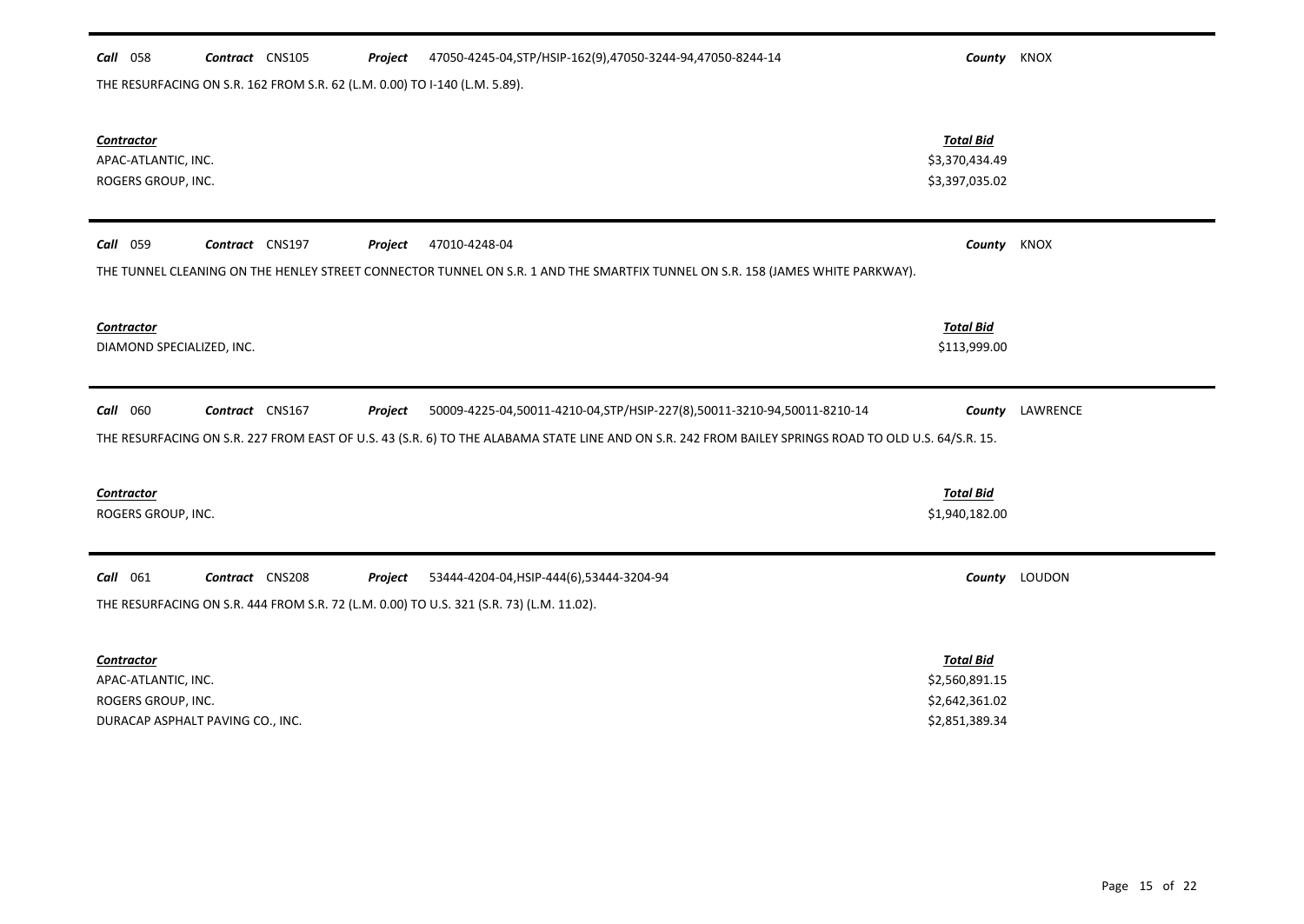| <b>Call</b> 062<br>Contract CNS209<br>57013-4212-04, HSIP-43(42), 57013-3212-94<br>Project                                                      |                                    | <b>County</b> MADISON |
|-------------------------------------------------------------------------------------------------------------------------------------------------|------------------------------------|-----------------------|
| THE RESURFACING INCLUDING HOT IN-PLACE RECYCLING ON U.S. 45E (S.R. 43) FROM U.S. 45 (S.R. 5) (L.M. 0.00) TO THE GIBSON COUNTY LINE (L.M. 3.86). |                                    |                       |
|                                                                                                                                                 |                                    |                       |
| <b>Contractor</b>                                                                                                                               | <b>Total Bid</b><br>\$1,829,208.49 |                       |
| DELTA CONTRACTING COMPANY, LLC<br>FORD CONSTRUCTION COMPANY                                                                                     | \$2,037,157.88                     |                       |
|                                                                                                                                                 |                                    |                       |
| Call 063<br>Contract CNS187<br>Project<br>54016-4224-04                                                                                         |                                    | County MCMINN         |
| THE RESURFACING ON S.R. 305 FROM WEST OF U.S. 11 (S.R. 2) (L.M. 2.86) TO WEST OF I-75 (L.M. 5.00).                                              |                                    |                       |
|                                                                                                                                                 |                                    |                       |
| <b>Contractor</b>                                                                                                                               | <b>Total Bid</b>                   |                       |
| ROGERS GROUP, INC.                                                                                                                              | \$1,350,802.55                     |                       |
|                                                                                                                                                 |                                    |                       |
| Call 064<br>Contract CNS173<br>STP/HSIP-48(59),63014-3208-94,63014-8208-14<br>Project                                                           |                                    | County MONTGOMERY     |
| THE RESURFACING ON S.R. 48 FROM NEEDMORE ROAD (L.M. 8.37) TO BRANSON WAY (L.M. 11.07).                                                          |                                    |                       |
|                                                                                                                                                 |                                    |                       |
| Contractor                                                                                                                                      | <b>Total Bid</b>                   |                       |
| EUBANK ASPHALT PAVING & SEALING                                                                                                                 | \$507,020.50                       |                       |
| JONES BROS. CONTRACTORS, LLC                                                                                                                    | \$606,464.60                       |                       |
|                                                                                                                                                 |                                    |                       |
| <b>Call</b> 065<br>Contract CNS223<br>63945-3487-04<br>Project                                                                                  |                                    | County MONTGOMERY     |
| THE GRADING, DRAINAGE AND PAVING ON A S.I.A. ROUTE SERVING PROJECT BASEBALL IN CLARKSVILLE.                                                     |                                    |                       |
|                                                                                                                                                 |                                    |                       |
| <b>Contractor</b>                                                                                                                               | <b>Total Bid</b>                   |                       |
| JONES BROS. CONTRACTORS, LLC                                                                                                                    | \$1,160,951.30                     |                       |
| RAWSO, LLC                                                                                                                                      | \$1,240,350.76                     |                       |

SESSIONS PAVING COMPANY \$1,411,428.65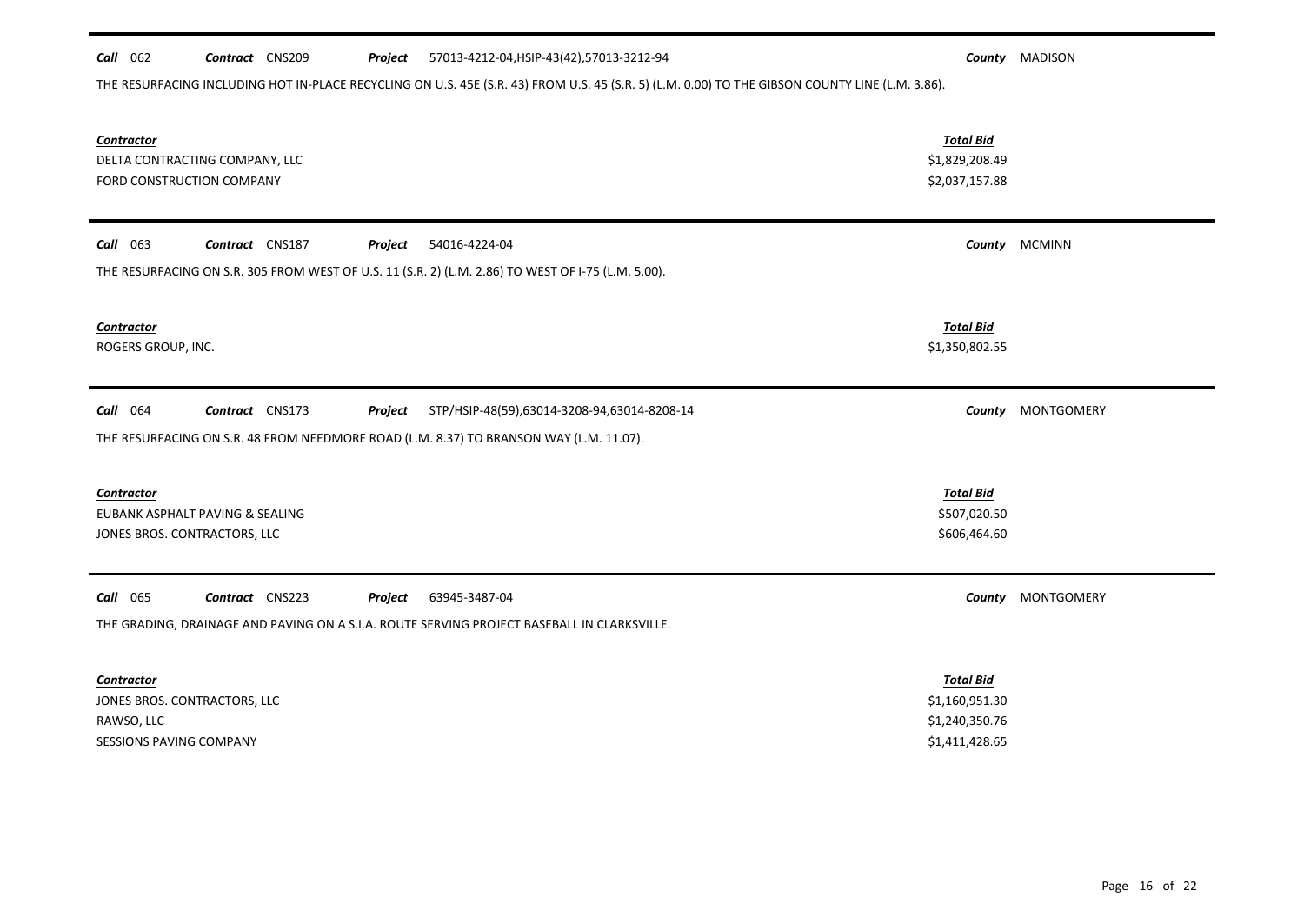| Call 066                                | Contract CNS178                      | Project | STP-136(15),67008-8245-14                                                                                                                                                 |                                    | County OVERTON                 |
|-----------------------------------------|--------------------------------------|---------|---------------------------------------------------------------------------------------------------------------------------------------------------------------------------|------------------------------------|--------------------------------|
|                                         |                                      |         | THE RESURFACING (CW MIX) ON S.R. 136 FROM S.R. 85 (L.M. 9.21) TO S.R. 52 (L.M. 16.60).                                                                                    |                                    |                                |
| <b>Contractor</b><br>ROGERS GROUP, INC. |                                      |         |                                                                                                                                                                           | <b>Total Bid</b><br>\$1,144,907.49 |                                |
| Call 067                                | Contract CNS232                      | Project | 67008-4246-04,71012-4227-04,71013-4205-04                                                                                                                                 |                                    | <b>County</b> OVERTON & PUTNAM |
|                                         |                                      |         | THE RESURFACING ON S.R. 136 FROM BEAR CREEK ROAD IN PUTNAM COUNTY (L.M. 8.98), THROUGH OVERTON COUNTY AND BACK INTO PUTNAM COUNTY TO THE OVERTON COUNTY LINE (L.M. 1.36). |                                    |                                |
| <b>Contractor</b><br>ROGERS GROUP, INC. |                                      |         |                                                                                                                                                                           | <b>Total Bid</b><br>\$674,061.79   |                                |
| Call 068                                | Contract CNS012                      | Project | R-PHSIP-1(329),73004-3227-94<br>THE IMPROVEMENT OF THE INTERSECTION ON U.S. 70 (S.R. 1) AT S.R. 29 (L.M. 13.73) IN HARRIMAN.                                              | County                             | <b>ROANE</b>                   |
|                                         |                                      |         |                                                                                                                                                                           |                                    |                                |
| <b>Contractor</b>                       |                                      |         |                                                                                                                                                                           | <b>Total Bid</b>                   |                                |
| ROGERS GROUP, INC.                      |                                      |         |                                                                                                                                                                           | \$508,797.85                       |                                |
|                                         | MID-STATE CONSTRUCTION COMPANY, INC. |         |                                                                                                                                                                           | \$530,788.83                       |                                |
| SOUTHERN CONSTRUCTORS, INC.             |                                      |         |                                                                                                                                                                           | \$538,422.00                       |                                |
| Call 069                                | Contract CNS003                      | Project | 73013-4226-04                                                                                                                                                             |                                    | County ROANE                   |
|                                         |                                      |         | THE REPAIR OF THE BRIDGE ON U.S. 27 (S.R. 61) OVER CANEY CREEK (L.M. 5.17) IN HARRIMAN.                                                                                   |                                    |                                |
| Contractor                              |                                      |         |                                                                                                                                                                           | <b>Total Bid</b>                   |                                |
|                                         | MID-STATE CONSTRUCTION COMPANY, INC. |         |                                                                                                                                                                           | \$1,063,802.56                     |                                |
| JAMISON CONSTRUCTION, LLC               |                                      |         |                                                                                                                                                                           | \$1,262,717.50                     |                                |
|                                         | BELL & ASSOCIATES CONSTRUCTION, L.P. |         |                                                                                                                                                                           | \$1,343,313.94                     |                                |
| SOUTHERN CONSTRUCTORS, INC.             |                                      |         |                                                                                                                                                                           | \$1,412,545.80                     |                                |
| TWIN K CONSTRUCTION, INC.               |                                      |         |                                                                                                                                                                           | \$1,457,570.18                     |                                |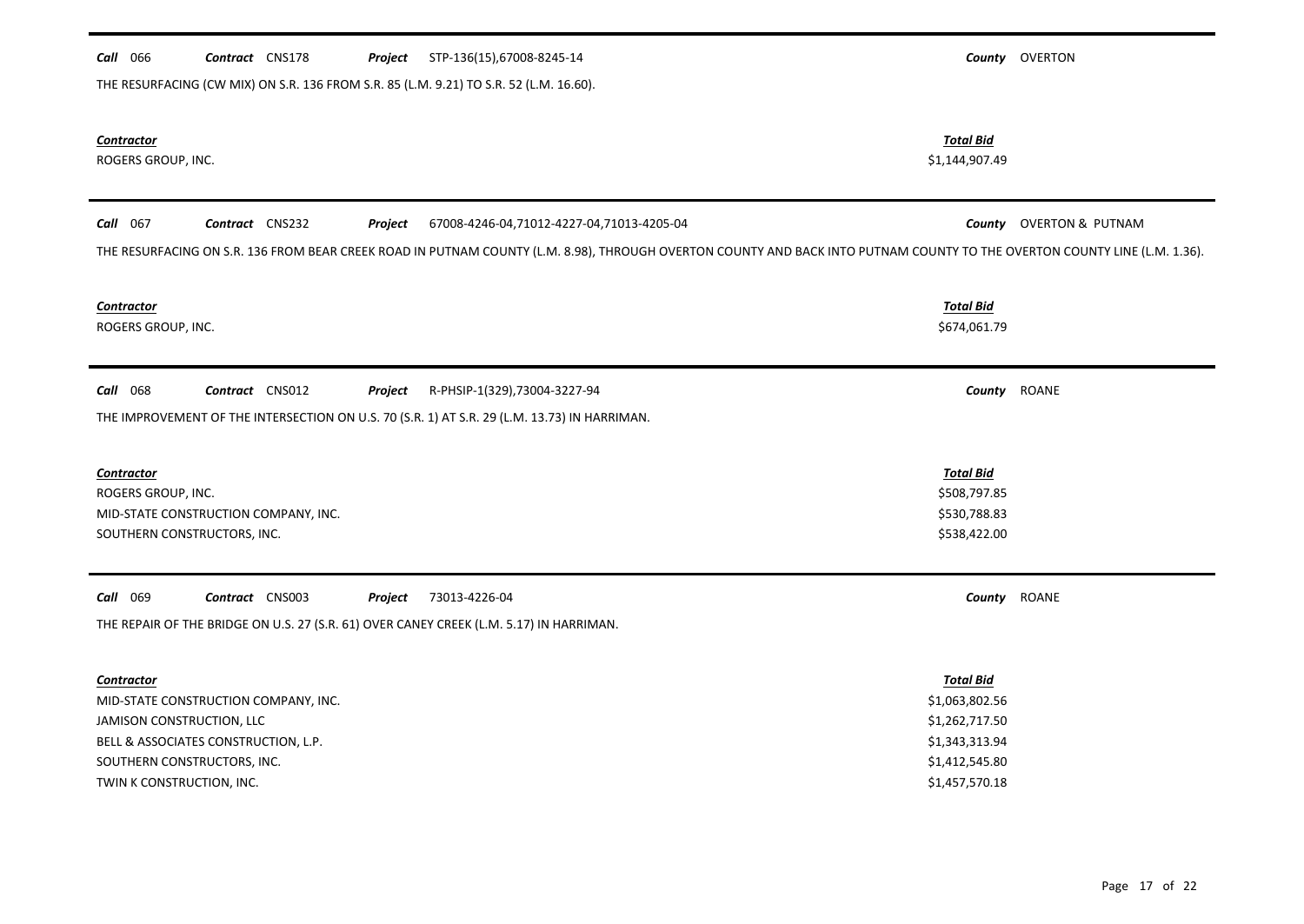| HSIP-65(17),74010-3234-94<br><b>Call</b> 070<br>Contract CNS216<br>Project<br>THE MISCELLANEOUS SAFETY IMPROVEMENTS ON U.S. 431 (S.R. 65) FROM THE DAVIDSON COUNTY LINE (L.M. 0.00) TO OLD HWY 431 (L.M. 2.13). |                                                                      | County ROBERTSON  |
|-----------------------------------------------------------------------------------------------------------------------------------------------------------------------------------------------------------------|----------------------------------------------------------------------|-------------------|
| <b>Contractor</b><br>SUPERIOR TRAFFIC CONTROL, LLC<br>HIGHWAY MARKINGS, INC.                                                                                                                                    | <b>Total Bid</b><br>\$73,113.20<br>\$85,485.55                       |                   |
| <b>Call</b> 071<br>Contract CNS207<br>STP/HSIP-49(50),74007-3218-94,74007-8218-14<br>Project                                                                                                                    |                                                                      | County ROBERTSON  |
| THE RESURFACING ON S.R. 49 FROM EAST OF JOE DOWLEN ROAD/YORK ROAD (L.M. 0.50) TO EAST OF SANDY SPRINGS ROAD (L.M. 5.87).                                                                                        |                                                                      |                   |
| Contractor<br>EUBANK ASPHALT PAVING & SEALING<br>VULCAN CONSTRUCTION MATERIALS, LLC<br>JONES BROS. CONTRACTORS, LLC                                                                                             | <b>Total Bid</b><br>\$988,269.00<br>\$1,107,285.00<br>\$1,147,376.90 |                   |
|                                                                                                                                                                                                                 |                                                                      |                   |
| Call 072<br>Contract CNS169<br>75013-4253-04,75020-4219-04,HSIP-99(56),75020-3219-94<br>Project                                                                                                                 |                                                                      | County RUTHERFORD |
| THE RESURFACING ON S.R. 99 FROM RUTHERFORD BOULEVARD TO WILSON-OVERALL ROAD AND FROM EAST OF CLEARIDGE DRIVE TO WEST OF VETERANS PARKWAY.                                                                       |                                                                      |                   |
| <b>Contractor</b><br>JONES BROS. CONTRACTORS, LLC<br>HOOVER, INC.<br>VULCAN CONSTRUCTION MATERIALS, LLC                                                                                                         | <b>Total Bid</b><br>\$697,463.25<br>\$707,082.00<br>\$770,127.10     |                   |
| $Call$ 073<br>Contract CNS094<br>BRZ-7600(17),76945-3472-94<br>Project                                                                                                                                          | County SCOTT                                                         |                   |
| THE CONSTRUCTION OF A CONCRETE I-BEAM BRIDGE ON LAYS ROAD OVER STRAIGHT FORK CREEK (L.M. 0.01), INCLUDING GRADING, DRAINAGE AND PAVING.                                                                         |                                                                      |                   |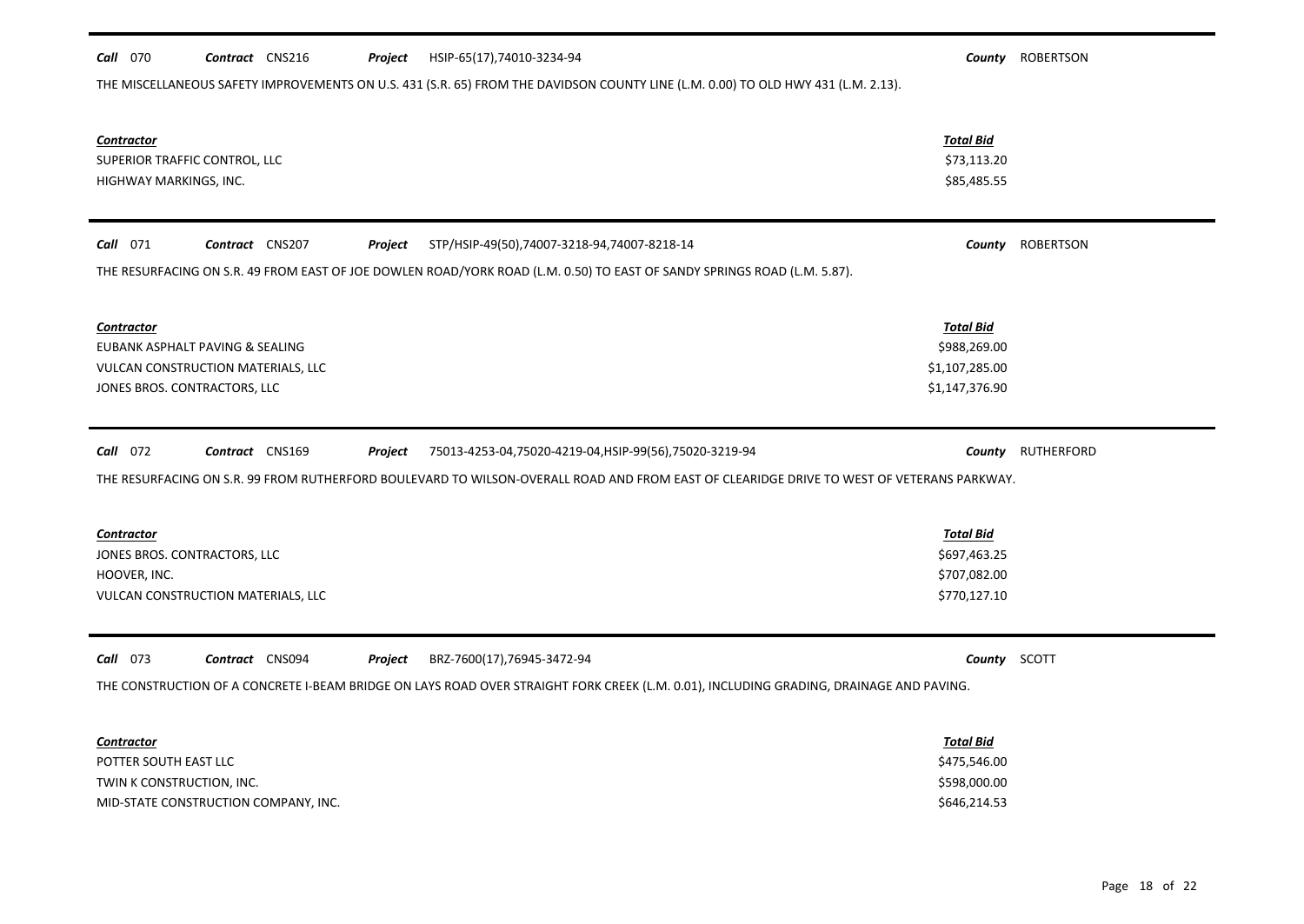| Call 074                                                            | Contract CNS149                     | Project | NH/HSIP-71(37),78008-3262-94,78008-8262-14,NH/HSIP-71(38),78008-3263-94,78008-<br>8263-14                                                                          |                                                                        | County SEVIER |
|---------------------------------------------------------------------|-------------------------------------|---------|--------------------------------------------------------------------------------------------------------------------------------------------------------------------|------------------------------------------------------------------------|---------------|
|                                                                     |                                     |         | THE RESURFACING ON U.S. 321 (U.S. 441, S.R. 71) FROM NEAR S.R. 73 TO NEAR PARK LANE NORTH AND FROM NORTH OF CANEY CREEK ROAD TO WEST PRONG OF LITTLE PIGEON RIVER. |                                                                        |               |
| <b>Contractor</b><br>CHARLES BLALOCK & SONS, INC.                   |                                     |         |                                                                                                                                                                    | <b>Total Bid</b><br>\$3,551,549.69                                     |               |
| <b>Call</b> 075                                                     | Contract CNS171                     | Project | 78007-4234-04                                                                                                                                                      |                                                                        | County SEVIER |
|                                                                     |                                     |         | THE RESURFACING ON S.R. 338 FROM U.S. 441 (S.R. 35) (L.M. 0.00) TO NEAR OLD RED LANE (L.M. 7.00).                                                                  |                                                                        |               |
| Contractor<br>CHARLES BLALOCK & SONS, INC.                          |                                     |         |                                                                                                                                                                    | <b>Total Bid</b><br>\$943,669.71                                       |               |
| <b>Call</b> 076                                                     | Contract CNS225                     | Project | NH/HSIP-177(38),79052-3228-94,79052-8228-14                                                                                                                        |                                                                        | County SHELBY |
|                                                                     |                                     |         | THE RESURFACING ON S.R. 177 FROM NEAR RALEIGH-LAGRANGE ROAD (L.M. 6.00) TO WOODCHASE DRIVE (L.M. 8.98).                                                            |                                                                        |               |
| <b>Contractor</b><br>LEHMAN-ROBERTS COMPANY                         | STANDARD CONSTRUCTION COMPANY, INC. |         |                                                                                                                                                                    | <b>Total Bid</b><br>\$3,420,472.33<br>\$5,361,532.40                   |               |
| Call 077                                                            | Contract CNS224                     | Project | NH-385(30),79185-8231-14                                                                                                                                           |                                                                        | County SHELBY |
|                                                                     |                                     |         | THE RESURFACING ON S.R. 385 FROM RIDGEWAY ROAD (L.M. 1.26) TO NEAR HACKS CROSS ROAD (L.M. 6.13).                                                                   |                                                                        |               |
| <b>Contractor</b><br>APAC-TENNESSEE, INC.<br>LEHMAN-ROBERTS COMPANY | STANDARD CONSTRUCTION COMPANY, INC. |         |                                                                                                                                                                    | <b>Total Bid</b><br>\$3,633,704.11<br>\$3,897,660.83<br>\$4,347,687.85 |               |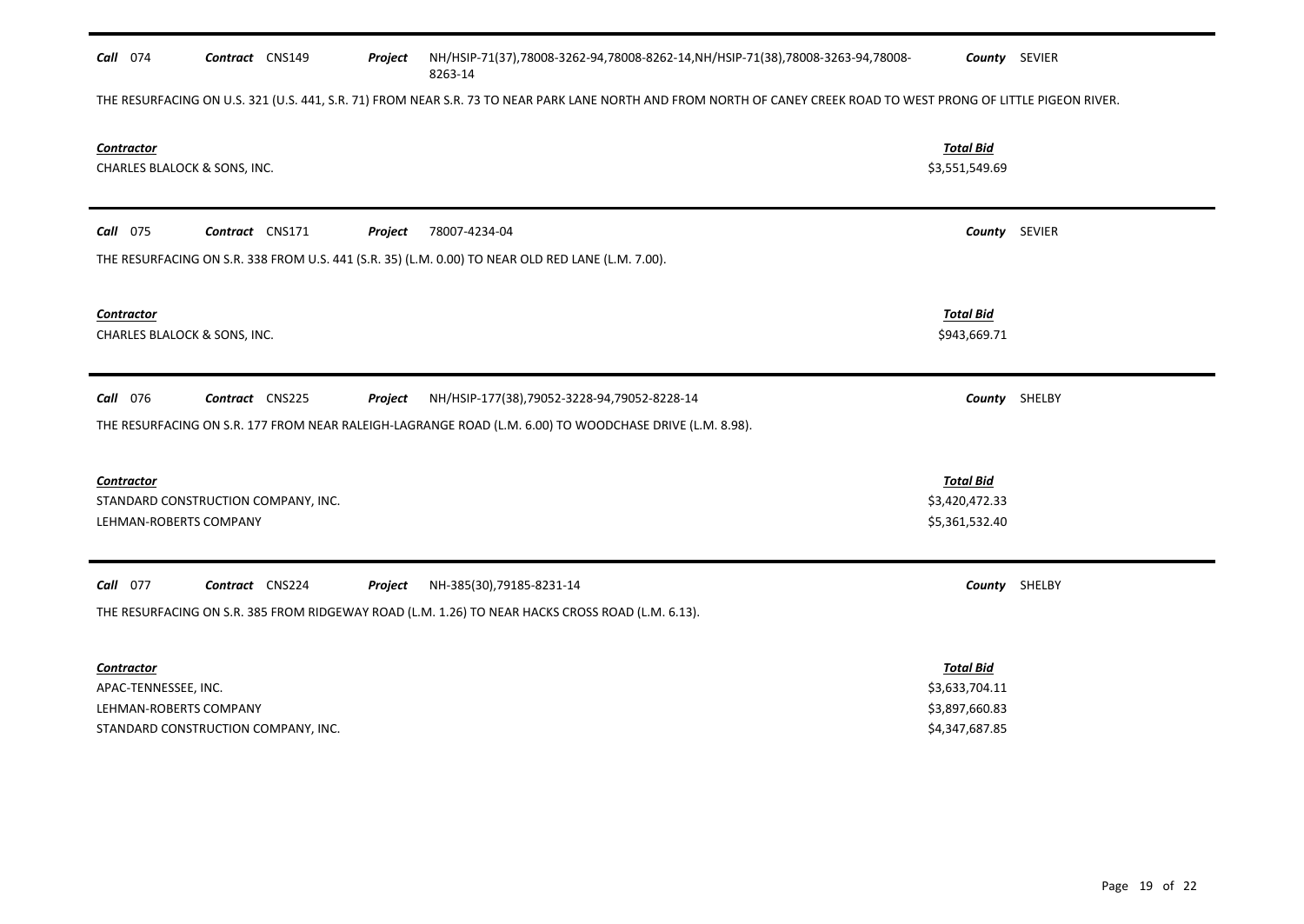| Call<br>078                                             | Contract CNS205 | Project | 79947-4143-04,79947-4144-04                                                                                         |                                    | County SHELBY                       |
|---------------------------------------------------------|-----------------|---------|---------------------------------------------------------------------------------------------------------------------|------------------------------------|-------------------------------------|
|                                                         |                 |         | THE MOWING AND LITTER REMOVAL ON VARIOUS INTERSTATE AND STATE ROUTES.                                               |                                    |                                     |
|                                                         |                 |         | <b>NO BIDS RECEIVED</b>                                                                                             |                                    |                                     |
| Contractor                                              |                 |         |                                                                                                                     | <b>Total Bid</b>                   |                                     |
|                                                         |                 |         |                                                                                                                     |                                    |                                     |
| Call 079                                                | Contract CNS172 | Project | 80004-4246-04, HSIP-264(11), 80046-3216-94, 80046-4216-04, STP/HSIP-263(11), 80009-<br>3231-94,80009-8231-14        | County SMITH                       |                                     |
| THE RESURFACING ON S.R. 53, S.R. 263 AND ON S.R. 264.   |                 |         |                                                                                                                     |                                    |                                     |
|                                                         |                 |         |                                                                                                                     |                                    |                                     |
| <b>Contractor</b><br>VULCAN CONSTRUCTION MATERIALS, LLC |                 |         |                                                                                                                     | <b>Total Bid</b><br>\$1,405,246.50 |                                     |
|                                                         |                 |         |                                                                                                                     |                                    |                                     |
|                                                         |                 |         |                                                                                                                     |                                    |                                     |
| Call 080                                                | Contract CNS168 | Project | 80003-4263-04                                                                                                       | County SMITH                       |                                     |
|                                                         |                 |         | THE RESURFACING ON S.R. 25 FROM THE TROUSDALE COUNTY LINE (L.M. 0.00) TO MORRIS DRIVE (L.M. 8.50).                  |                                    |                                     |
|                                                         |                 |         |                                                                                                                     |                                    |                                     |
| Contractor                                              |                 |         |                                                                                                                     | <b>Total Bid</b><br>\$1,512,991.25 |                                     |
| VULCAN CONSTRUCTION MATERIALS, LLC                      |                 |         |                                                                                                                     |                                    |                                     |
| Call<br>081                                             | Contract CNS184 | Project | HSIP-36(59),82006-3283-94,HSIP-36(60),82006-3281-94,HSIP-36(64),90006-3220-<br>94, PHSIP/HSIP-36(58), 82006-3282-94 |                                    | <b>County</b> SULLIVAN & WASHINGTON |
|                                                         |                 |         | THE MISCELLANEOUS SAFETY IMPROVEMENTS ON S.R. 36 IN WASHINGTON AND SULLIVAN COUNTIES.                               |                                    |                                     |
|                                                         |                 |         |                                                                                                                     |                                    |                                     |
| Contractor<br>SUPERIOR PAVEMENT MARKING, INC.           |                 |         |                                                                                                                     | <b>Total Bid</b><br>\$183,733.65   |                                     |
| SUPERIOR TRAFFIC CONTROL, LLC                           |                 |         |                                                                                                                     | \$198,937.60                       |                                     |
| HIGHWAY MARKINGS, INC.                                  |                 |         |                                                                                                                     | \$237,879.29                       |                                     |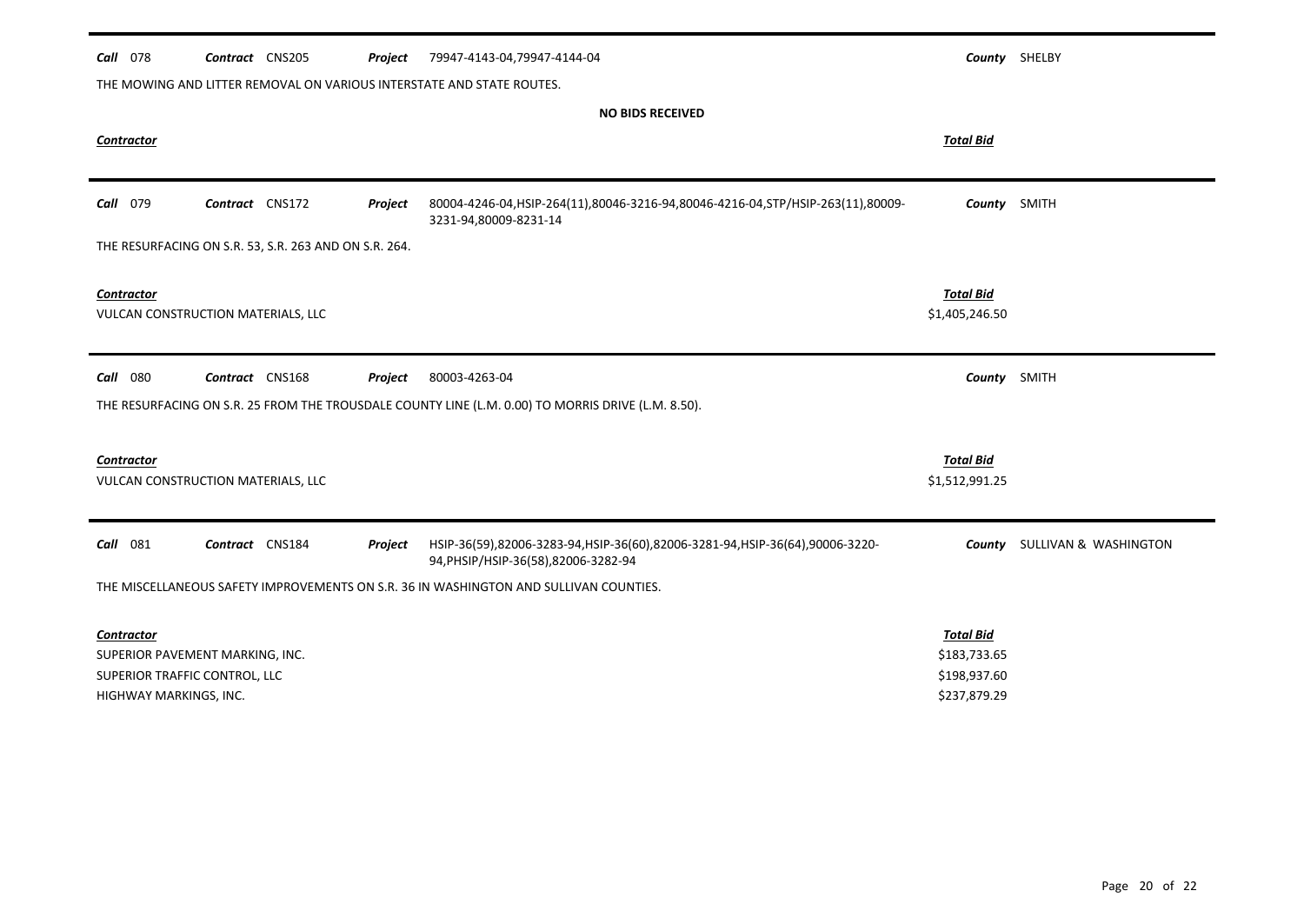| 082<br>89009-4228-04, HSIP-56(86), 89009-3228-94<br>Contract CNS226<br>Call<br>Project                                                             |                                    | <b>County</b> WARREN     |
|----------------------------------------------------------------------------------------------------------------------------------------------------|------------------------------------|--------------------------|
| THE RESURFACING ON S.R. 56 FROM NORTH OF PIKE HILL ROAD (L.M. 15.43) TO SOUTH OF THE DEKALB COUNTY LINE (L.M. 24.45).                              |                                    |                          |
| Contractor<br>TINSLEY ASPHALT, LLC                                                                                                                 | <b>Total Bid</b><br>\$1,867,562.18 |                          |
|                                                                                                                                                    |                                    |                          |
| Contract CNS229<br>083<br>Project<br>NH-SIP-81(23),90009-3241-94<br>Call                                                                           | County                             | WASHINGTON               |
| THE IMPROVEMENT OF THE INTERSECTION ON S.R. 81 AT PERSIMMON RIDGE ROAD (L.M. 12.02) IN JONESBOROUGH, INCLUDING GRADING, DRAINAGE AND PAVING.       |                                    |                          |
|                                                                                                                                                    |                                    |                          |
| Contractor<br>SUMMERS-TAYLOR, INC.                                                                                                                 | <b>Total Bid</b><br>\$733,076.40   |                          |
|                                                                                                                                                    |                                    |                          |
| 084<br>Contract CNS186<br>Project<br>90018-4234-04, STP/HSIP-75(18), 90018-3234-94, 90018-8234-14<br>Call                                          |                                    | <b>County</b> WASHINGTON |
| THE RESURFACING ON S.R. 75 FROM RAMP TO I-26 (L.M. 15.62) TO NEAR CEDAR CREEK DRIVE (L.M. 18.04).                                                  |                                    |                          |
|                                                                                                                                                    |                                    |                          |
| Contractor<br>SUMMERS-TAYLOR, INC.                                                                                                                 | <b>Total Bid</b><br>\$1,151,972.30 |                          |
|                                                                                                                                                    |                                    |                          |
| 085<br>Call<br>Contract CNS180<br>Project<br>NH-111(105),93052-8226-14                                                                             |                                    | County WHITE             |
| THE RESURFACING (MICROSURFACING) WITH HOT IN-PLACE RECYCLING ON S.R. 111 FROM THE VAN BUREN COUNTY LINE (L.M. 0.00) TO SHADY OAK ROAD (L.M. 4.20). |                                    |                          |
| <b>NO BIDS RECEIVED</b>                                                                                                                            |                                    |                          |
| Contractor                                                                                                                                         | <b>Total Bid</b>                   |                          |